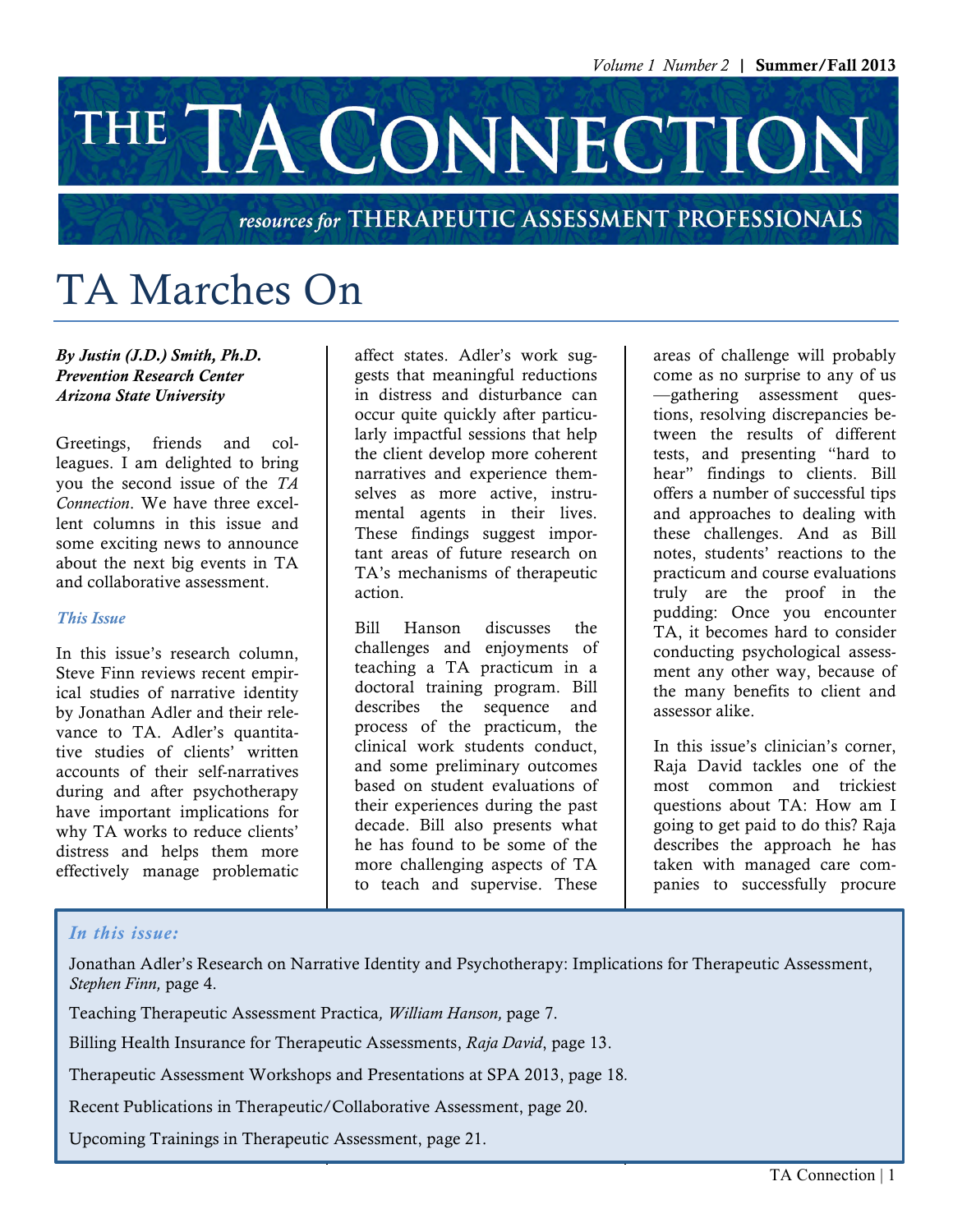reimbursement for TA. He presents a very useful example of a typical TA case and how it would be billed with current codes. He also takes it one step further and compares reimbursement for TA with a typical psychological assessment followed by psychotherapy. The monetary difference might be surprising but encouraging. Raja's article is an excellent tutorial that many of us could follow, and, perhaps more important, it inspires us to meet the financial challenges of the managed care environment head on and still provide the best possible services to our clients.

### *The Future*

I am excited and energetic as I reflect on where the TA community is headed in the near future. Our group continues to grow and flourish around the world, and with that growth come new challenges and opportunities in research, training, teaching, and implementation. This past June the faculty of the Therapeutic Assessment Institute (TAI) convened to discuss our plans for training and dissemination of TA in the coming years. The immersion courses held in Austin the past 4 years have very successfully provided trainees with a unique and intensive experience. With attendance totaling more than 100 participants during those 4 years, there is an increasing need for somewhat advanced training opportunities. Workshops and live assessment conducted by TAI faculty around the world have served this purpose fairly well.

The annual meeting of the Society for Personality Assessment remains the predominant opportunity to attend workshops

about specific topics and aspects of the TA model. This year is no different, with three TA workshops being offered. These workshops are listed on page 21 in this issue. As usual we also expect that there will be a number of TA-related symposia, paper presentations, and posters, as well as the Collaborative/ Therapeutic Assessment interest group meeting and many fun, informal gatherings. However, we realize that the SPA meeting is a significant commitment for many, as is the annual Advanced Training. Thus, we endeavored to provide the kind of intermediate and advanced training that would best serve the TA community at this time.

### *Inaugural CTA Conference*

With these issues in mind, the TAI faculty decided to hold a conference devoted solely to Collaborative and Therapeutic Assessment (CTA). The inaugural conference will take place September 11–13, 2014, at the AT&T Conference Center in Austin, TX. Along with my fellow cochair Barton Evans and a committee comprising Steve Finn, Dale Rudin, Mary Mc-Carthy, and Pamela Schaber, we are busily preparing a program of diverse and interesting offerings. I want to provide a taste of what is being planned, but note that the following schedule and specific workshops are subject to change.

Thursday will be devoted entirely to training workshops aimed at attendees having novice to advanced skills in CTA. Half-day and full-day workshops will focus on a variety of topics. Workshop offerings will be announced shortly.

Friday will begin with a plenary session with a number of speakers, including Steve Finn and cochairs Barton Evans and J.D. Smith. The remaining conference program on Friday and Saturday will comprise symposia, individual paper presentations, case discussions, round table discussions, and case consultation with CTA experts. We will release a call for proposals early in 2014, and I hope you will consider submitting and presenting the research and clinical work you are doing with CTA. We are interested in a mix of topics encompassing all aspects of CTA, from research findings to the practice, implementation, and teaching/ supervision/training. Sessions will be both large group (all attendees in one room) and breakouts, during which multiple presentations will occur simultaneously.

We have reserved a beautiful space at the new AT&T Executive Education and Conference Center in Austin, which is near the University of Texas campus and close to downtown. We have attempted to keep costs as low as possible while providing attendees with a comfortable space and plenty of amenities. Double occupancy rooms will be \$169 per night. We have reserved a block of rooms and expect them to fill quickly. The conference center's location is highly desirable, and alternative accommodations might be difficult to procure, so reserve your room soon! Click here for the conference center's room reservation page.

Conference registration and workshops rates will be announced in early 2014 along with the workshops offered on Thursday. Continuing education cred-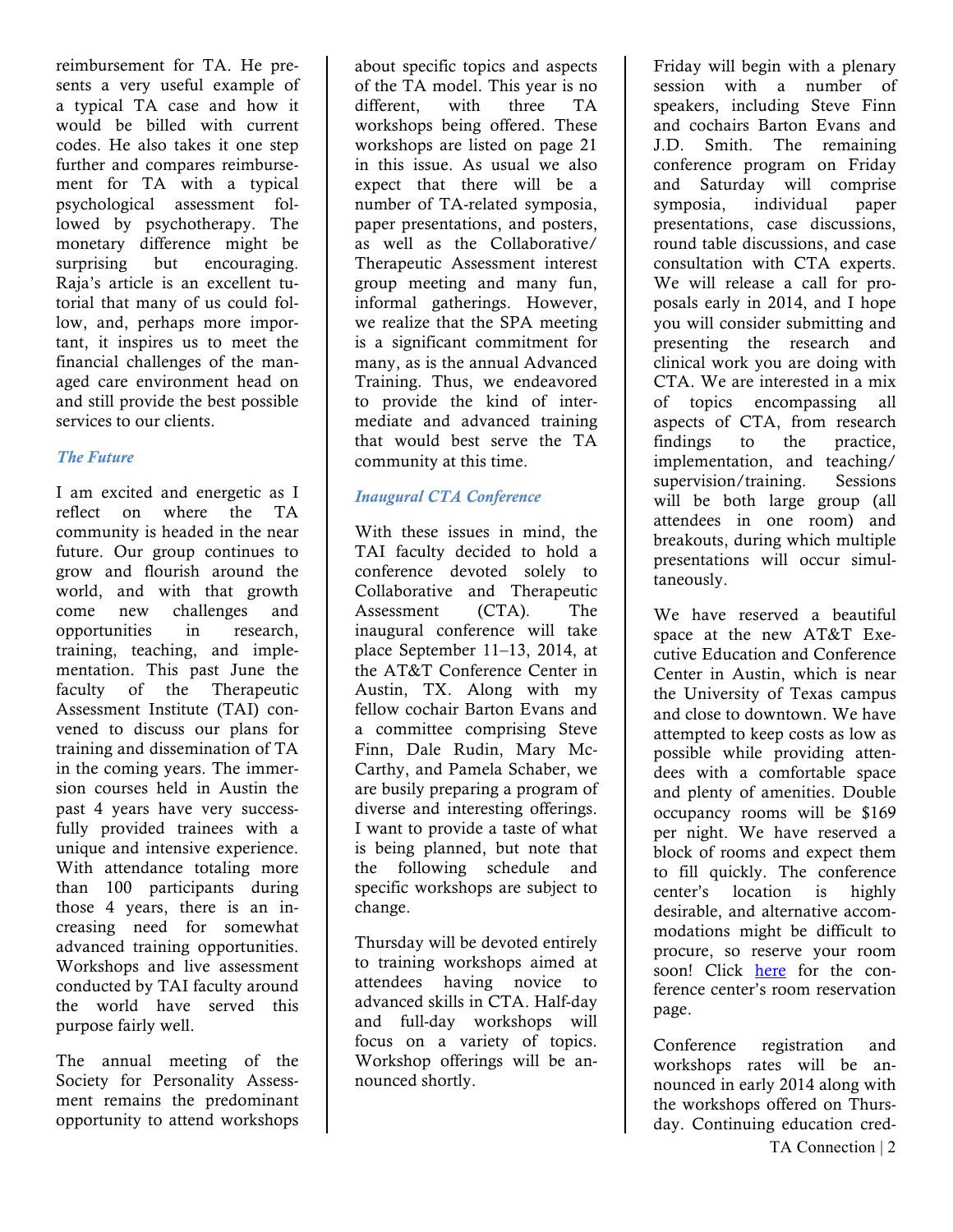## **Editorial Board**

### **Editor**

**Justin (J.D.) Smith, Ph.D. Prevention Research Center Department of Psychology Arizona State University jd.smith@asu.edu**

### **Associate Editors**

**Stephen E. Finn, Ph.D. Center for Therapeutic Assessment, Austin, Texas sefinn@mail.utexas.edu**

**Hale Martin, Ph.D. Graduate School of Professional Psychology University of Denver halmarti@du.edu**

**Deborah J. Tharinger, Ph.D. Department of Educational Psychology University of Texas at Austin dtharinger@mail.utexas.edu**

**Article inquires and letters to the editor can be sent to jd.smith@asu.edu**

### **Copyright © 2013**

**Therapeutic Assessment Institute. Reproduction or distribution prohibited without permission.**

its will be offered to psychologists for workshops and for the majority of the Friday and Saturday program.

We hope you will attend this exciting event and consider submitting a paper to present. We all have so much to learn from each other and so much wisdom to share!

### *Other Trainings*

With the CTA Conference comprising the primary intensive training opportunity in the United States in 2014, the TA Immersion Course will be held on the stunning west coast of Italy (Massa Carrara) May 26– June 1. The course will be conducted in English and Italian and will focus exclusively on TA with adult clients. Training sessions will take place in the mornings, leaving attendees to participate in wonderful prearranged excursions in the afternoons. The 6 day Advanced Training will again be held November 10–15 in Austin. Other con-firmed opportunities for training in TA and related topics will be help in Denver, CO; Stockholm and Blekinge, Sweden; and Istan-bul, Turkey. A complete listing is provided on page 21. Photos from TA trainings and presentations held at SPA 2013 can be found on pages 18–19 in this issue.

### *Future Issues of the TA Connection*

As always, I would love to hear your feedback and suggestions for the newsletter. If there is a topic you would like to see appear in an upcoming issue, please let me know. There is also a standing invitation to anyone who is interested in submitting a column for consideration. Email me at jd.smith@asu.edu with your ideas. A warm thank you to the contributors in this issue: Steve Finn, Bill Hanson, and Raja David. And a thank you to Barton Evans for helping with the description of the CTA Conference in this column. 2014 is shaping up to be a big year for TA!

*Future Issues:* If you would like to receive future issues of the *TA Connection*, please email me directly.

*Please email questions or comments about this column to J.D. Smith at jd.smith@asu.edu*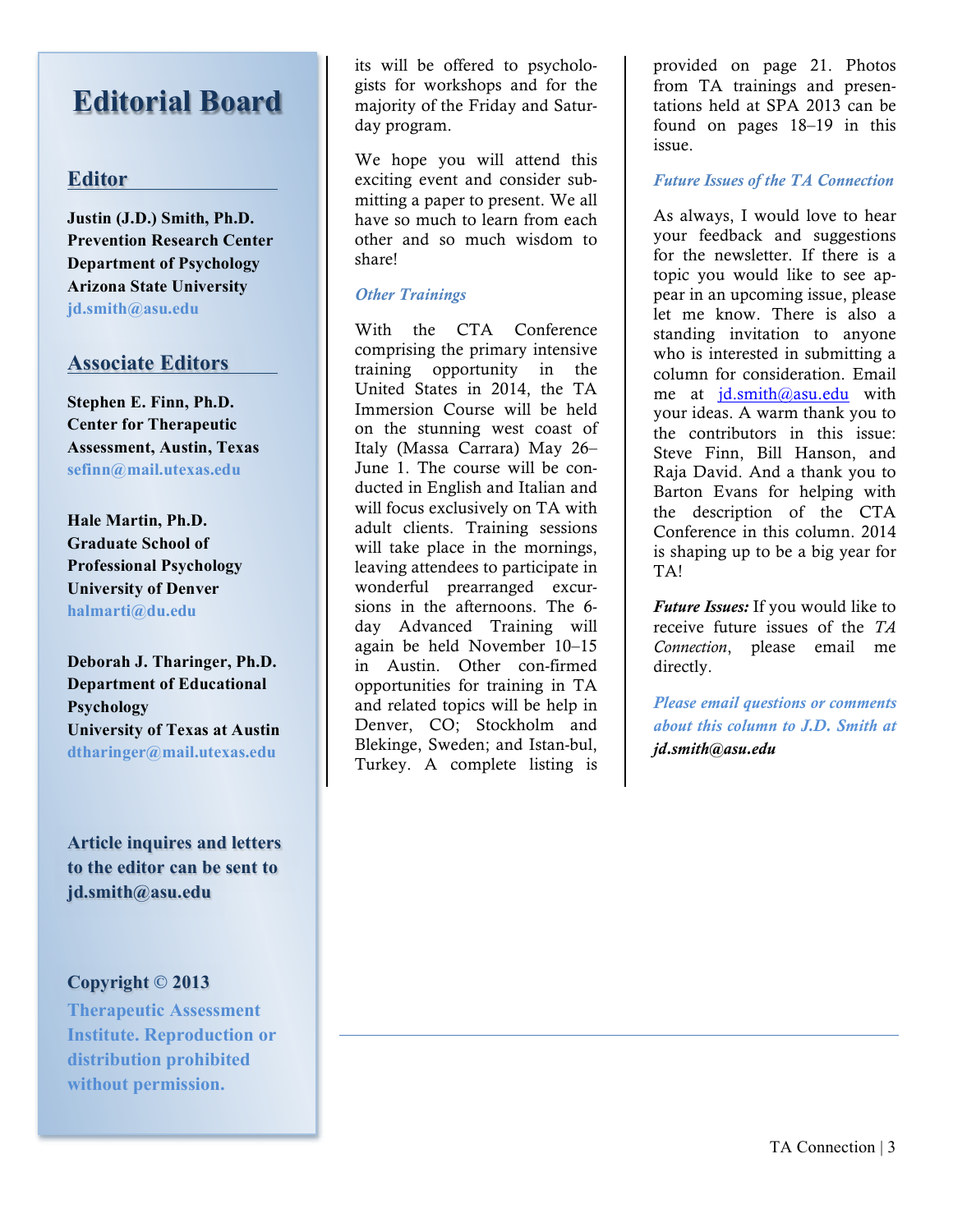## Jonathan Adler's Research on Narrative Identity and Psychotherapy Implications for Therapeutic Assessment

### *By Stephen E. Finn, Ph.D. Center for Therapeutic Assessment, Austin, TX*

In this issue I want to use *The Researcher's Corner* to draw readers' attention to an interesting and relevant body of work by Johnathan Adler, a clinical psychologist at Franklin W. Olin College of Engineering in Massachusetts. Adler completed his Ph.D. in 2009 at Northwestern University under the guidance of Dan McAdams, a well-known researcher who has done groundbreaking work on the concept of *narrative identity*. Adler has extended McAdams' work to investigate changes in narrative identity during psychotherapy. Adler's research has important implications for understanding Therapeutic Assessment  $(TA)$ .

### *Narrative Identity*

Narrative identity is the "internalized, evolving story of the self that each person crafts to provide his or her life with a sense of purpose and unity" (Adler, 2012, p. 367). The theory of narrative identity starts with the belief that human beings are inherently "meaning makers." Beginning in adolescence and continuing over the course of our lifetimes, we all construct an ongoing "story" that makes sense of our past experiences, our current situations, and our anticipated futures (McAdams, 2001). This story serves several important purposes: (1) it provides us with a sense of internal

coherence and meaning (i.e., that we know who we are and why we are that way), and (2) it gives us a sense of continuity across time and situations (i.e., that we know where we came from, where we are in life, and have some sense of where we are headed; Adler, 2012). It is important to note that our stories about ourselves are not always conscious, but they influence many aspects of our lives and are revealed through the choices we

make, how we behave in relationships, and how we think and talk about our experiences. For example, McAdams has shown that major life events are understood on the basis of our existing stories and can produce important changes in those stories, which then shape our future behavior

(McAdams, 2001). In previous writings (Finn, 2007) I have speculated that many clients have personal narratives that are problematic—in terms of being poorly formed, inaccurate, or self-blaming—and that TA can help clients develop more coherent, accurate, compassionate, and useful stories about themselves and the world.

In their work, McAdams and others have convincingly demonstrated that personal narratives have implications for mental health, with well-functioning individuals having more coherent

personal stories characterized by themes of agency and selfefficacy, while the narratives of individuals with mental health challenges are less coherent and more likely to contain themes of inefficacy and powerlessness (Adler, Skalina, & McAdams, 2008; McAdams, Hoffman, Mansfield, & Day, 1996; Woike & Polo, 2001). McAdams and others have also developed methods of assessing clients' narratives, by interviewing them

*Our stories about ourselves are not always conscious, but they influence many aspects of our lives and are revealed through the choices we make, how we behave in relationships, and how we think and talk about our experiences.*

> or asking them to give written answers to certain questions and then looking for themes in those accounts. This is not far from deducing personal narratives from clients' stories to the TAT or Early Memory Procedure, and as all TA practitioners know, such indirect assessments yield very different results than if one were to ask clients to describe themselves on self-report tests of personality.

### *Narratives About Psychotherapy*

As I mentioned earlier, Adler has been particularly focused on how people narrate the experience of being in psychotherapy and also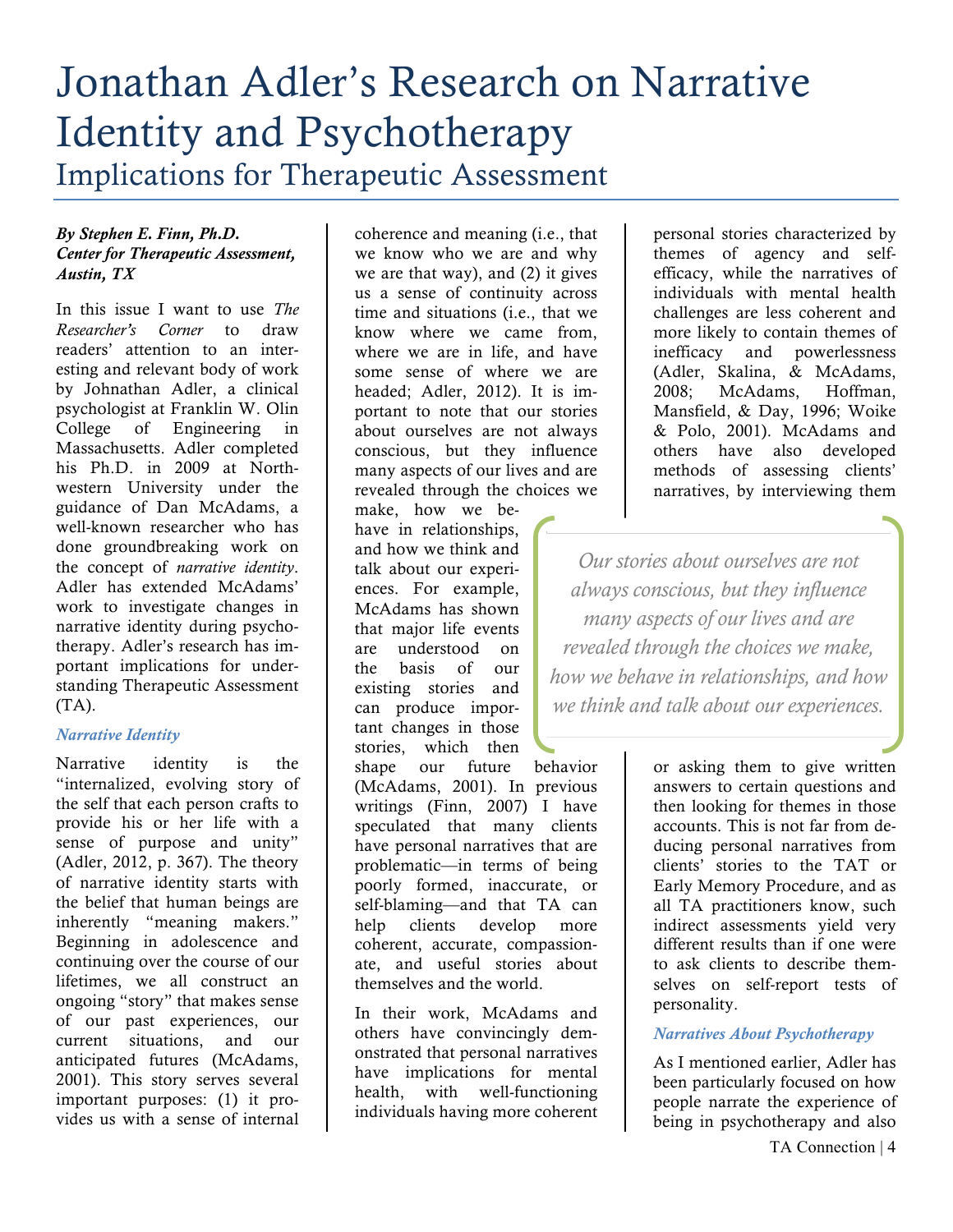on how psychotherapy influences their stories about themselves and the world. Adler's work is also unique in that he has used quantitative methods to study narrative identity, while much of the early research relied on qualitative methods. Adler did use the prior qualitative research to identify themes and variables that he later targeted in his quantitative research.

For example, last year Adler (2012) published a remarkably ambitious study of 47 adult clients as they began and completed 12 sessions of psychotherapy at the Family Institute of Northwestern University (where TA friend Carol Middelberg was on faculty before moving to Austin). Therapists included students and senior staff, and they used a variety of therapeutic approaches with clients. Before beginning treatment and then again after each therapy session, clients completed a series of questionnaires and tests assessing their emotional distress and symptomatology and wrote extended accounts of their thoughts about psychotherapy and its impact on their lives. (Previous studies of psychotherapy narratives had used retrospective accounts rather than track clients while they were in treatment.) Adler coded each writing sample by using a detailed, reliable system developed in previous research. He was specifically interested in two variables: *agency* (the extent to which clients saw themselves as independent, powerful actors in their lives) and *coherence* (the degree to which clients felt clear versus confused about who they were and could answer questions about their lives in an orderly, consistent way). In short, he found that (1) agency, but not coherence,

increased in most clients as they progressed through 12 sessions of psychotherapy; (2) the more clients saw themselves as having agency and self-efficacy, the less distressed and symptomatic they were; and (3) increases in clients' sense of agency directly preceded and predicted increases in their mental health. This latter finding was particularly intriguing in that it suggests a causal relationship between therapists' ability to help clients see themselves as independent, powerful actors in their own lives and their sense of wellbeing. Narrative coherence was not related to symptomatic distress is this study, but in fact, across 12 sessions of psycho-

*To the extent that we can help clients develop more coherent stories about themselves and the world and to see themselves as active, instrumental agents in their lives, the less emotional distress and disturbance they will show.*

therapy many clients did not show increases in the coherence of their narratives. I suspect changes in narrative coherence come only after more time passes in most psychotherapies.

In a second project published earlier this year (Adler, Harmeling, & Walder-Biesanz, 2013) Adler did an even more detailed study of how 54 clients' narratives were related to improvements during therapy. Again Adler studied how clients' thoughts about

themselves and their lives developed over 12 sessions of therapy, as reflected in their writing. Also, as before, clients completed a standardized measure of distress and disturbance each week (the Systemic Therapy Inventory of Change [STIC]; Pinsof et al., 2009). The STIC was then used to identify what psychotherapy researchers call *sudden gains* (SGs) in psychotherapy, that is, periods following therapy sessions when clients' distress and disturbance suddenly improved dramatically. I have long been interested in SGs during Therapeutic Assessment, which many of us witness fairly frequently following assessment intervention and summary/discussion sessions.

In Adler's study, sizeable SGs occurred fairly often (after 24% of psychotherapy sessions), and the median session in which they occurred was session number 5 (of 12). These results are in line with those of other studies of SGs. It is important to note that clients who did and did not have SGs during their psychotherapies did *not* differ in their levels of functioning before beginning treatment. What was striking was the timing of sudden improve-ments in clients' functioning in relationship to their personal narratives. By carefully tracking clients' written accounts following each therapy session and comparing those to symptom ratings after sessions, Adler showed that SGs were preceded by changes in clients' narratives. Those clients whose personal stories changed in the direction of being more coherent and less avoidant of emotions and who came to see themselves as having more agency and self-efficacy in their lives, tended to show

TA Connection | 5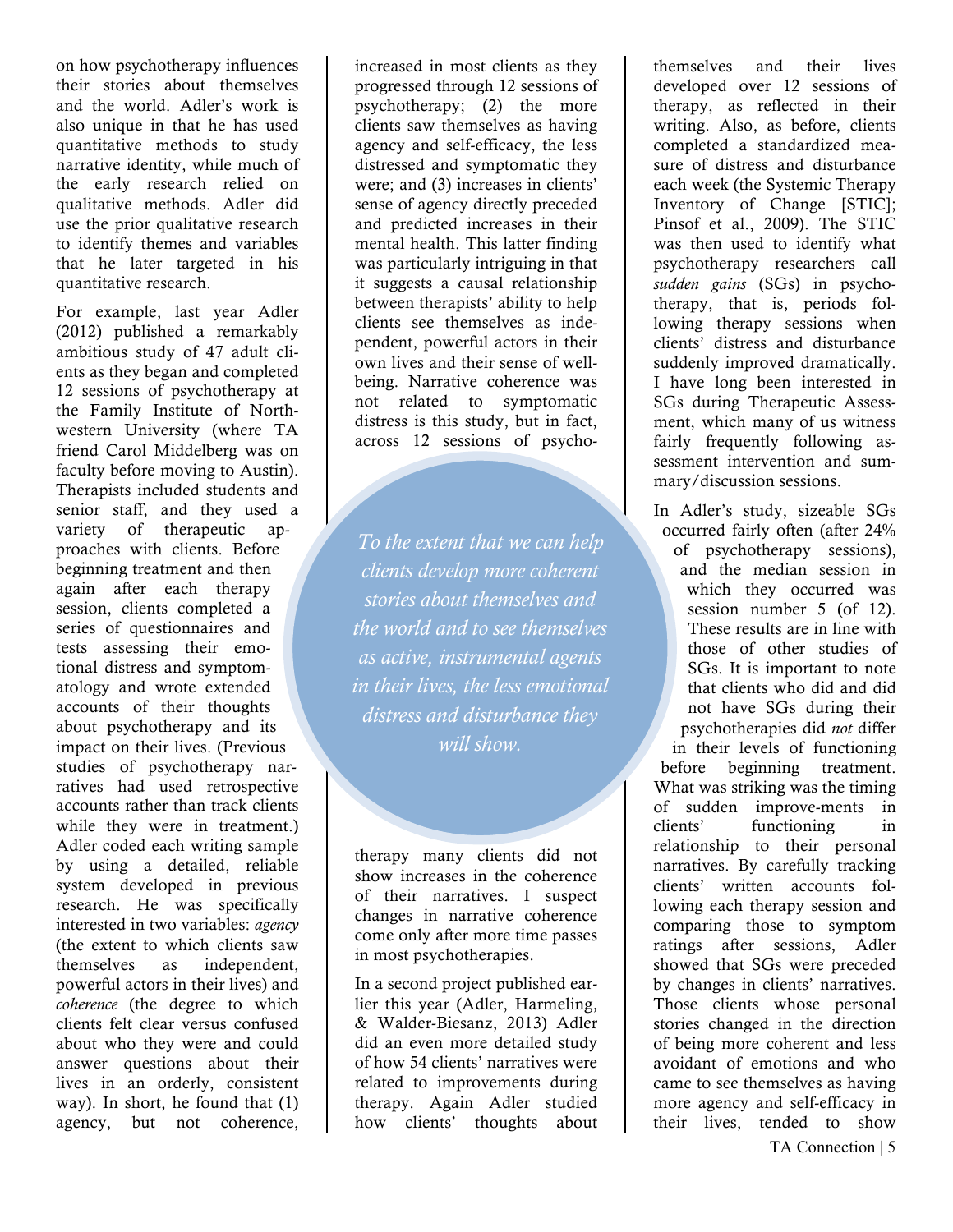sudden improvements in their mental health functioning. This is one of the most convincing pieces of evidence in the research literature that helping clients change their narrative identities can have an immediate, profound effect on their well-being.

### *Implications for Therapeutic Assessment*

In TA, we use psychological tests to (1) help identify clients' narratives, (2) help clients become aware of and understand their *own* narrative identities, and (3) help clients "rewrite" their narrative identities. Adler's work testifies to how important such narrative shifts can be in terms of clients' mental health functioning. To the extent that we can help clients develop more coherent stories about themselves and the world and to see themselves as active, instrumental agents in their lives, the less emotional distress and disturbance they will show. Also, such changes can happen fairly quickly—sometimes after a single impactful session—and often persist over long periods of time.

What Adler has not studied, and where current theory and practice in TA are focused, is on *how* to help clients change their narrative identities in a positive way. At this point in time, several major factors seem important. First, when clients feel emotionally supported and respected by the assessor, they can risk giving up old ways of thinking about themselves and try on new ones. Second, when we affirm and validate some of clients' existing views and perceptions, they are more open to revising other aspects of their narrative identities. Third, when clients believe that editing their narrative identities will help them achieve their current life

goals, they are more receptive to making changes. Fourth, psychological tests provide an external "screen" on which clients' narratives are reflected and through which they can be analyzed; this is often less threatening than examining thoughts, actions, or behavior directly. And finally, when we involve clients as active participants in examining and rethinking their existing narratives, we foster their self-efficacy, which in itself is related to positive outcomes.

A fruitful line of future research would be for someone to apply Adler's established methods for studying narrative changes in psychotherapy to Therapeutic Assessment. Any students looking for a dissertation topic?

### *References*

Adler, J. M. (2012). Living into the story: Agency and coherence in a longitudinal study of narrative identity development and mental health over the course of psychotherapy. *Journal of Personality and Social Psychology, 102*.

Adler, J. M., Harmeling, L. H., & Walder-Biesanz, I. (2013). Narrative meaning making is associated with sudden gains in clients' mental health under routine clinical conditions. *Journal of Consulting and Clinical Psychology*.

Adler, J. M., Skalina, L. M., & McAdams, D. P. (2008). The narrative reconstruction of psychotherapy and psychological health. *Psychotherapy Research, 18*, 719–734.

Finn, S. E. (2007). *In our clients' shoes: Theory and techniques of Therapeutic Assessment*. Mahwah, NJ: Erlbaum.

McAdams, D. P. (2001). The psychology of life stories. *Review of General Psychology, 5*, 100–122.

McAdams, D. P., Hoffman, B. J., Mansfield, E. D., & Day, R. (1996). Themes of agency and communion in significant autobiographical scenes. *Journal of Personality, 64*, 339–377.

Pinsof, W. M., Zinbarg, R. E., Lebow, J. L., Knobloch-Fedders, L. M., Durbin, E., Chambers, A., . . . Friedman, G. (2009). Laying the foundation for progress research in family, couple, and individual therapy: The development and psychometric features of the initial Systemic Therapy Inventory of Change. *Psychotherapy Research, 19*, 143–156.

Woike, B., & Polo, M. (2001). Motive-related memories: Content, structure, and affect. *Journal of Personality, 69*, 391–415.

### *Author*



Stephen E. Finn, Ph.D., founded the Center for Therapeutic Assessment in Austin, TX, in 1993. These days he practices, supervises, and teaches Therapeutic Assessment around the world.

Please email questions or comments about this column to Stephen Finn at sefinn@mail.utexas.edu

TA Connection | 6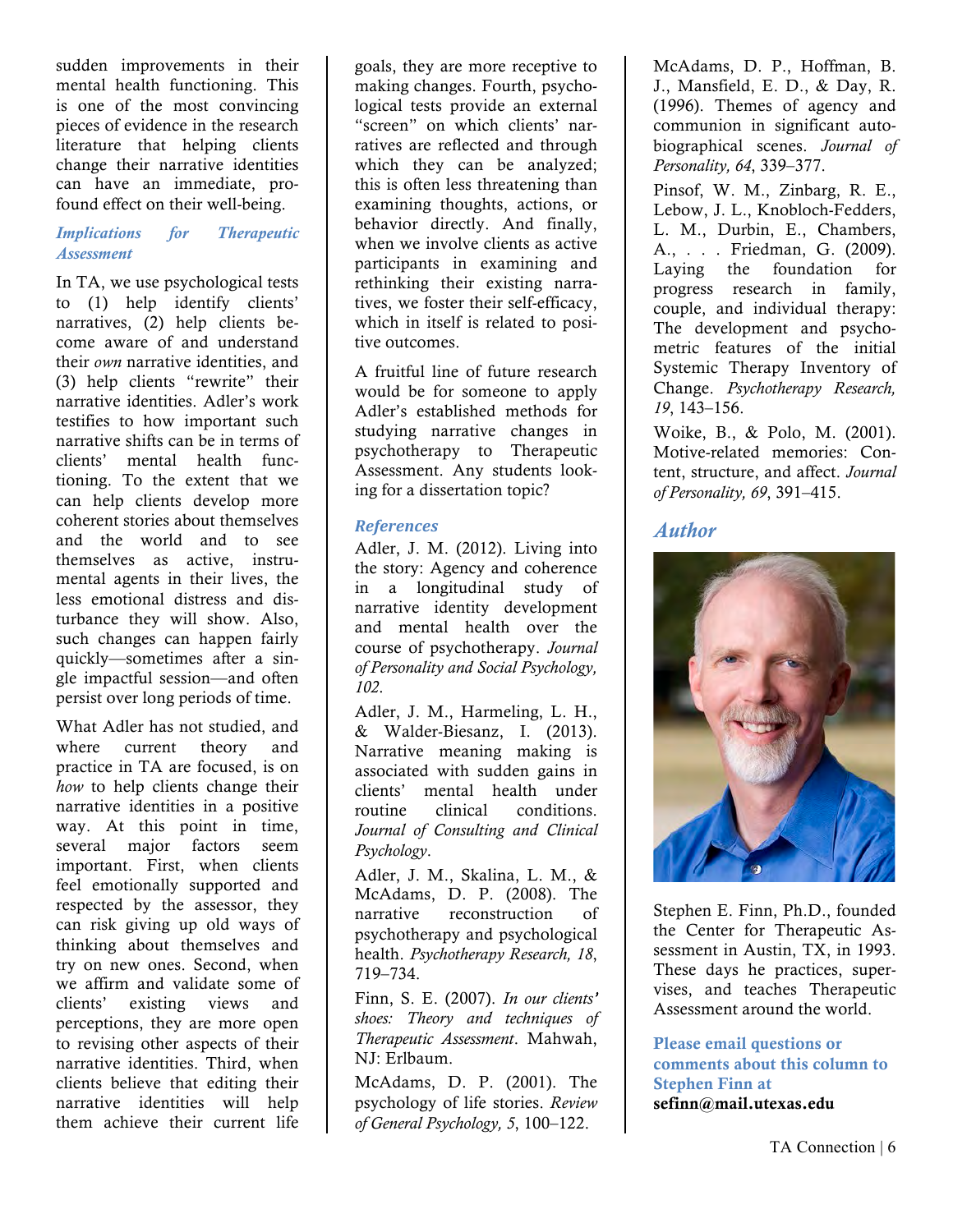## Teaching Therapeutic Assessment Practica

### *By William E. Hanson, Ph.D. University of Alberta*

In my first doctoral practicum, I was not allowed to use psychological tests. This was disappointing. I was fascinated by tests such as the MMPI-2 and wanted to use them with clients. Alas, my supervisor did not believe they were clinically useful, so I relied mostly on structured interviews and observations. In the years since, I have used tests extensively with clients, studied their utility (e.g., Poston & Hanson, 2010), and taught Therapeutic Assessment (TA) courses, including practica. All along, I have been interested in assessment and testing, process-outcome research, and mixed methods. TA combines these interests beautifully! Here, in this column, I discuss three aspects of the *TA Practicum*, namely, its overall structure, content, and process; challenges and special considerations; and preliminary outcomes and evaluation. I want to say, upfront, that I am indebted to Ken Keith, Chuck Claiborn, John Creswell, Clara Hill, Mike Lambert, Steve Finn, and Connie Fischer. They are intellectual heroes of mine and have influenced my assessment research and practice. I am also indebted to hundreds of graduate students who, likewise, have influenced my work. Many, many thanks! Now to the course.

### *Structure, Content, and Process*

To begin with, I thoroughly enjoyed Hale Martin's (2013) inaugural teaching column. His experiences and sentiments resonate strongly with me, as I first taught TA theory and research at the University of Nebraska-Lincoln (UNL) and subsequently at Purdue University. Both courses mirrored Martin's, structurally and content-wise, and were based on Finn's (1998) teaching suggestions. At UNL, I also incorporated TA into general practicum courses and Career Exploration Workshops.

At Purdue, I taught TA theory/research once and *TA Practicum* (TAP) three times. TAP was a traditional, semester-long springtime course that evolved out of a joint service-learning collaboration between Educational Psychology and the Student Access, Transition, and Success (SATS) Office. As such, SATS referred clients to us, and the majority of them were on academic probation and struggling emotionally. Some had bona fide Axis I and II issues and neardebilitating distress levels, but most had less-severe adjustment problems. SATS paid for testing and associated clinic materials, as well as an adjunct instructor to cover my regular course. To take TAP, student assessors had to be in our APA-accredited doctoral program, have basic psychometric/ measurement knowledge, and advanced practicum

**Collaborative/Therapeutic Assessment Conference**

Join us September 11–13, 2014

AT&T Executive Education and Conference Center, Austin, TX

Call for Papers and Registration Information Coming in January 2014!

Reserve Your Room Today

Click here to make reservations online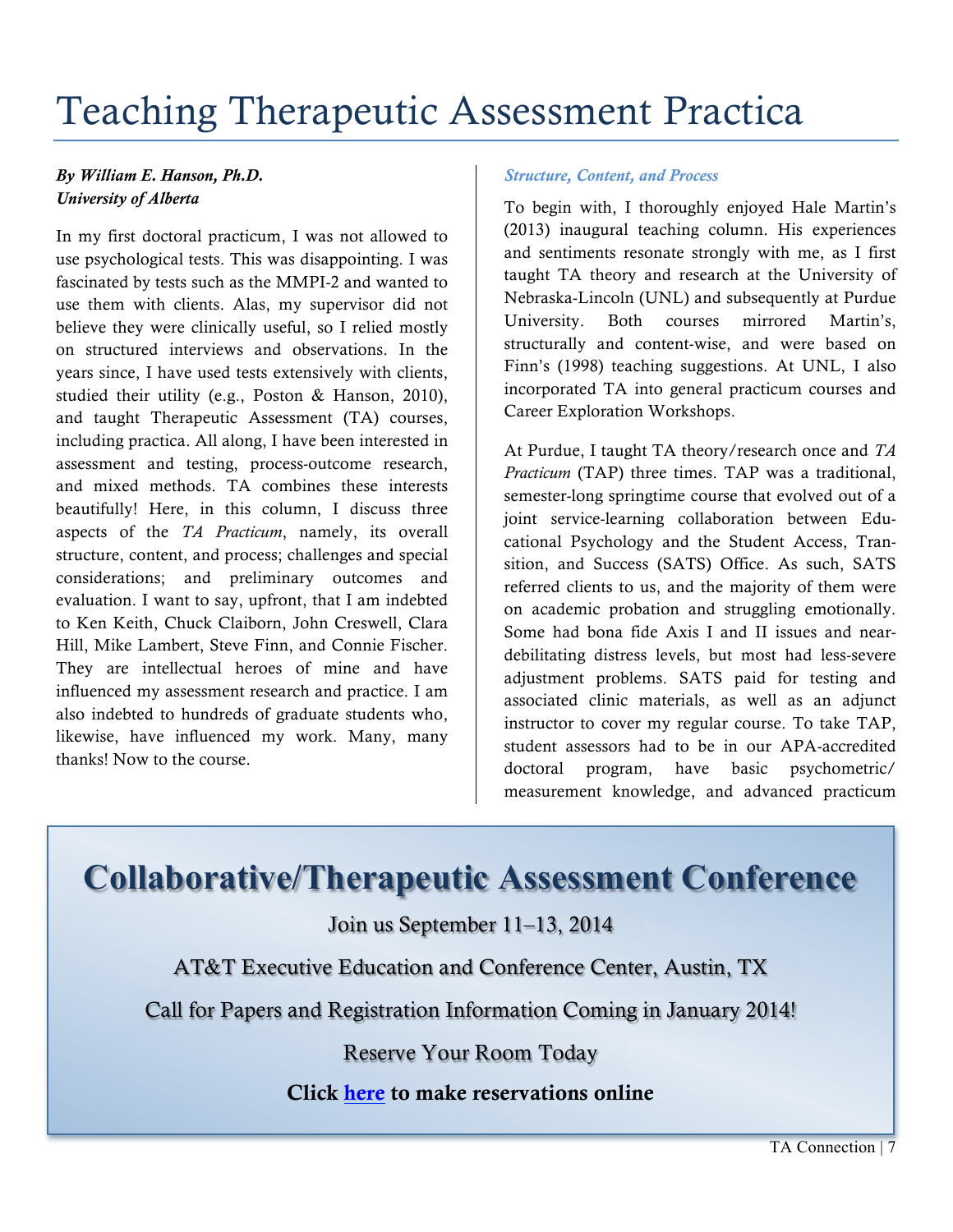and assessment skills. They also had to have traditional quantitative and qualitative data collection and analysis skills, preferably formal research training. I required the latter because, in addition to being potentially multimethod (Smith & Finn, in press), TA is also inherently "*mixed* methods," in which clinicians collect, analyze, and integrate quantitative and qualitative data (Hanson, in preparation; Hanson, Creswell, Plano Clark, Petska, & Creswell, 2005). The intentional mixing of quantitative test scores and qualitative client narratives enhances meaning-making and, ultimately, understanding of the results (Fischer & Finn, 2008; Hanson, Leighton, Donaldson, Oakland, & Shealy, in press).

Between 2010 and 2012, 13 doctoral students took *TAP*, seeing more than 100 clients. Taking the course

> *Students documented the most important therapeutic interaction regarding the feedback process. Interestingly enough, this tended to be "making the implicit explicit" and tying one's past to the present.*

was not easy. Students' schedules were already filled with three to four required courses a semester. So, typically, advanced, internship-ready students took the course, which was rigorous but manageable, with three texts (Finn, 1996, 2007; Levak, Siegel, & Nichols, 2011), 20–25 sup-

plemental readings, and a three- to five-page end-ofcourse self-assessment. Students saw two to three clients per week, maintained all records, and obtained approximately 40 direct assessment/intervention hours during the semester. Course goals and objecttives related to collaborative, humanistically oriented assessment generally and TA-based theory, research, and practice specifically. My assigned readings largely paralleled Martin's (2013). In addition, I also included Binderman, Fretz, Scott, and Abrams (1972); Claiborn, Goodyear, and Horner (2001); Holm-Denoma and colleagues (2008); Lafferty, Beutler, and Crager (1989); Schafer (1954); and Worthington and colleagues (1995), plus a few more.

From a process standpoint, the course embodied TA as Finn (1998) described it. That is, core principles were applied to teaching and course management. For example, on the first day we discussed how

advanced, in-house practica can be unsettling, even anxiety provoking. We also discussed past assessment- and testing-related courses. As much as possible, I validated students' experiences, both good and bad, and processed past hurts. Then, students generated three to five personal and professional questions they had, not only about TA, but also about themselves. As a group, we collaboratively explored individual questions in depth, encouraging elaboration and additional discussion/consideration. Course expectations and evaluations were also explored collaboratively and, in effect, co-constructed, with students determining their final grades. Students received additional, competency-based feedback/ evaluation as well (Fouad et al., 2009).

Clients were seen in the department's training clinic, which has 10 individual therapy rooms, two group

> rooms, a play therapy room, and two observation decks with one-way mirrors and audio-video capacity. Upon arrival, clients completed standard intake paperwork, a handful of pretest measures, and an assessment-oriented informed consent form. Virtually all clients completed three, 50-

TA Connection | 8 minute sessions. On rare occasions they completed a fourth intervention/*in vivo* session. To reduce paperwork and, in particular, serve as a reminder of TA's basic steps/techniques, checklist progress notes were developed. Each note contained essential elements of Finn's model (Finn, 1996). Regarding the feedback session, for example, notes had boxes for setting the client at ease, reestablishing the collaborative tone of the process, and discussing the client's test-taking experience. As an aside, students documented the most important therapeutic interaction regarding the feedback process. Interestingly enough, this tended to be "making the implicit explicit" and tying one's past to the present. Finally, to facilitate test interpretation, students completed Test Summary Worksheets and Preparatory Notes for each client. Of note, clients took the OQ, MMPI-2, Strong Interest Inventory (SII), and a values inventtory. Supervision occurred weekly via live observation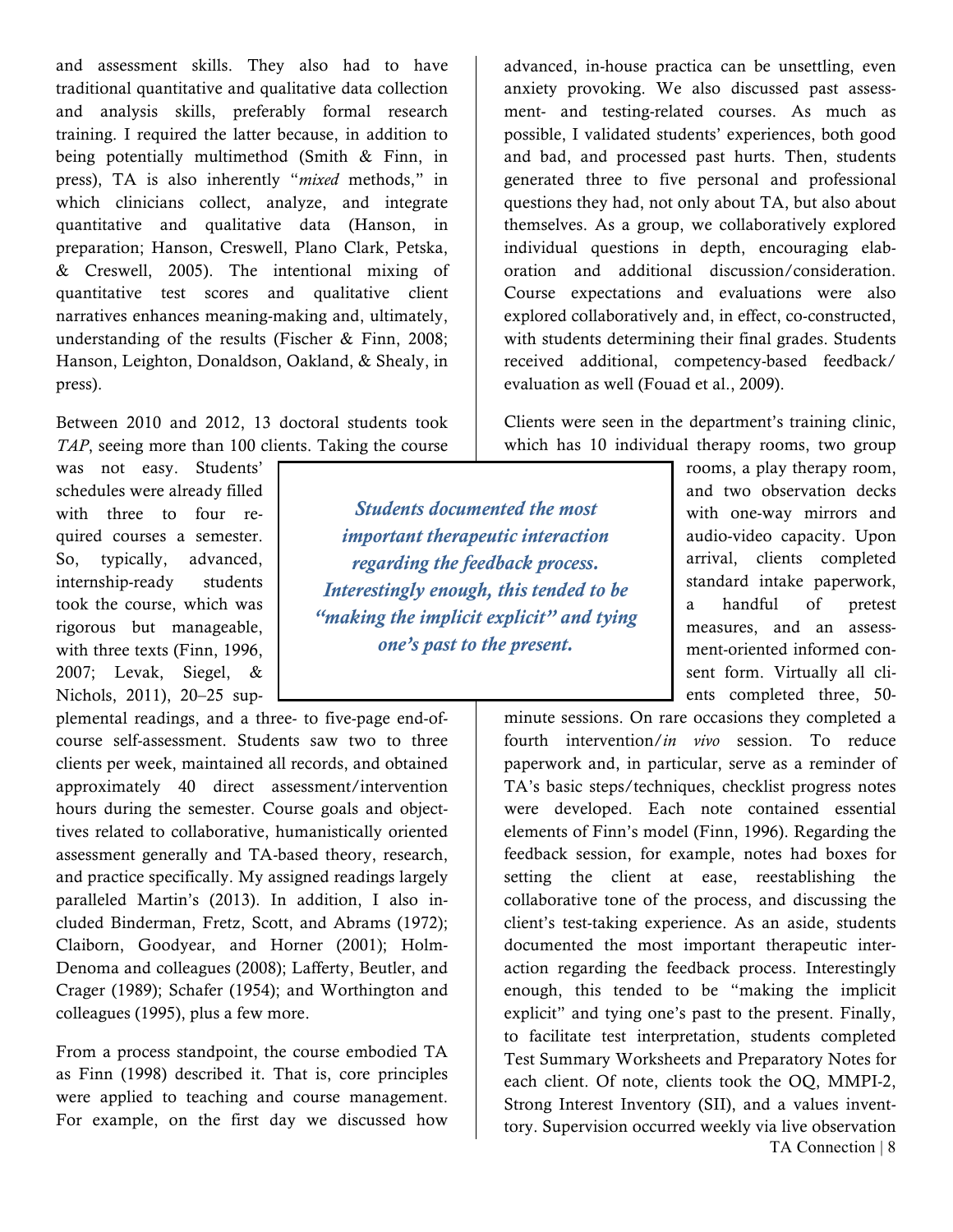of sessions, individual case consultations, and in-class group supervision.

### *Challenges and Special Considerations*

As we know, TA is challenging and requires the utmost skill and clinical acumen. Although students did remarkably well, generally speaking, they consistently struggled with three aspects of the model and process: (1) helping clients generate questions; (2) discussing discrepant results, that is, those that do not align fully with clients' self-perceptions; and (3) discussing potentially negative, "hard to hear" feedback. Over the years, we discussed these issues at length. Regarding the first, which students repeatedly said was the single most challenging aspect of TA, we developed prompts (e.g., "Amongst everything else going on in your life right now, you seem to be struggling academically. I wonder if you have questions about that?"). We also developed fallback questions, such as "How do you typically handle stress?" and linked clients' questions to their presenting problem(s). Thus, special consideration was given to this issue.

Special consideration was also given to discussing discrepant results. Discrepancy is, after all, a critical message variable in attitude and behavior change, with moderate discrepancies being optimal (Claiborn & Hanson, 1999; McGuire, 1985). Finn (1996) specified three levels of discrepant information, which is a helpful conceptualization. For TAP students and clients, I wanted these levels to be determined empirically, somehow, someway, so I developed a crude, 20-item, "work-in-progress" (pretesting) measure of MMPI-2 and SII test scores. MMPI-2 preestimates focused on clients' personality, emotional well-being, and psychological vital signs (i.e., mood, anxiety, and anger; Spielberger & Reheiser, 2009). SII preestimates focused on clients' career interests. Thus, to operationalize discrepancy and give students a sense of clients' prevailing self-perceptions, their actual test scores were compared and contrasted with preestimates, with scores being plotted together. Though it was an imperfect system, it highlighted complexities of this critical variable and facilitated in-class discussions that transferred to in-session application (e.g., ordering of Level 1, 2, and 3 information).

Finally, special consideration was given to potentially negative, "hard to hear" feedback. Oftentimes, after seeing clients' MMPI-2 profiles, students felt anxious. This is understandable because some profiles look more challenging than others. To study this issue directly, we conducted a national survey of clinical, counseling, and school psychology doctoral students. Turns out, they were significantly more reluctant to share 6-8/8-6 MMPI-2 feedback with hypothetical clients than 2-7/7-2 feedback (Peltier & Hanson, 2010), further underscoring the point. To address it in class, anxious feelings were normalized, attention was paid to the *MUM Effect* (i.e., the tendency to withhold negative information; Merker, Hanson, & Poston, 2010), and prefeedback role-plays were conducted (Hanson & Claiborn, 2006; Lillie, 2007). Moreover, students were encouraged to approach all feedback sessions openly, not assuming they would have deleterious effects. As expected, clients invariably felt validated and understood, some for the very first time. Speaking of validation, my official, oft-repeated course mantra was "soothe before you move." It is, in most clinical instances, a helpful, therapeutic first step. In closing, I want to shift gears and highlight some preliminary course outcomes.

### *Student Reaction is the Proof in the Pudding*

Since the mid-1990s, I have asked students to collect process-outcome data in practicum, including TAP. Normally, in traditional practica, they collect alliance, hope, and therapist-credibility data and periodically plot, share, and discuss it with clients and supervisors. This is done in the spirit of Practice-Based Evidence (PBE; Barkham et al., 2001; Duncan, Miller, & Sparks, 2004; Lambert, 2010), of which I am an adherent and proponent. TAP is no different, and preliminary data look promising. Clients benefited greatly. For example, on average, their distress levels decreased, hopefulness increased, and perceived social support increased. Moreover, clients learned about themselves, based on AQ New Self-Awareness/Understanding subscale scores, and valued the experience overall, perceiving it as helpful and highly satisfying and seeing their assessors as highly credible (i.e., expert, trustworthy, and interpersonally attractive). Course-wise, evaluations were positive and, per students' reports, they achieved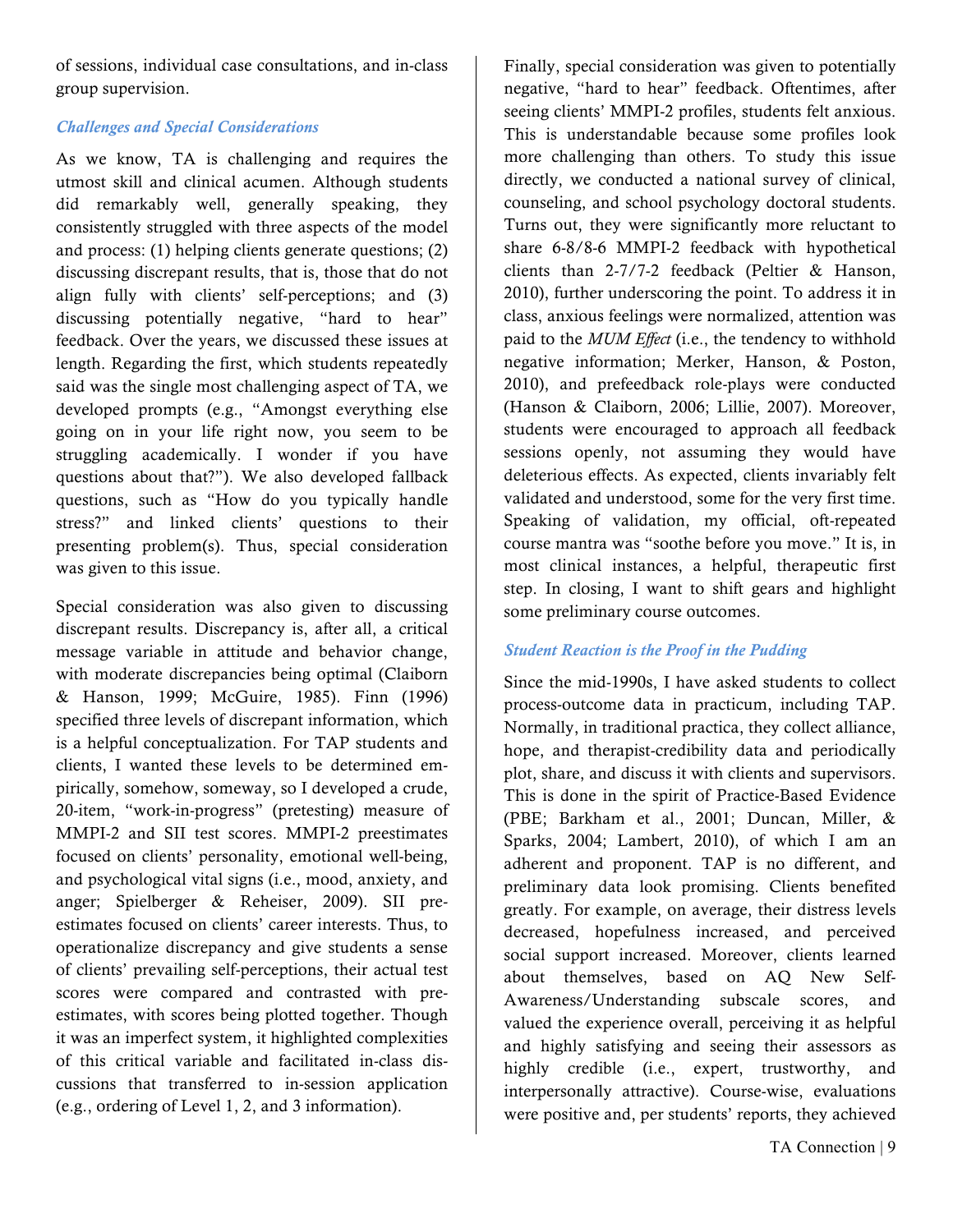their goals, increased their confidence in TA, and, it seems, increased their internship competitiveness. Of the 13 students, most got their first or second choice. It is exciting to note that at least one APA-accredited site (Albany Medical College/Psychology Internship Consortium) has a TA-based clinical rotation! John Poston, my former advisee, interned there and is now a post-doctoral fellow.

To be sure, I believe in the power and potential of psychological testing, and I enjoy discussing its merits with former supervisors, psychologists in the community, and academic scholars alike (Hanson & Poston, 2011; Lilienfeld, Garb, & Wood, 2011). TA, in particular, can be clinically useful, and TA practica can be beneficial for all involved. Personally, I look forward to teaching TAP next year, this time at the University of Alberta! As a faculty, we added it to our accredited program's curriculum and annual course schedule. If you would like copies of the syllabus, intake, informed consent, pretest estimates, progress notes, test summary worksheet, pre- and postmeasures, or final evaluation form, please let me know. I will happily pass them along. Following the list of references, please find the Student Self-Assessment Form.

### *References*

Barkham, M., Margison, F., Leach, C., Lucock, M., Mellor-Clark, J., Evans, C., . . . McGrath, G. (2001). Service profiling and outcome benchmarking using the CORE-OM: Toward practice-based evidence in the psychological therapies. *Journal of Consulting and Clinical Psychology, 69*, 184–196.

Binderman, R. M., Fretz, B. R., Scott, N. A., & Abrams, M. H. (1972). Effects of interpreter credibility and discrepancy level of results on responses to test results. *Journal of Counseling Psychology, 19*, 399– 403.

Claiborn, C. D., Goodyear, R. K., & Horner, P. A. (2001). Feedback. *Psychotherapy, 38,* 401–405.

Claiborn, C. D., & Hanson, W. E. (1999). Test interpretation: A social influence perspective. In J. W. Lichtenberg & R. K. Goodyear (Eds.), *Scientist-* *practitioner perspectives on test interpretation* (pp. 151– 166). Boston, MA: Allyn & Bacon.

Duncan, B. L., Miller, S. D., & Sparks, J. (2004). *The heroic client: A revolutionary way to improve effectiveness through client directed outcome informed therapy* (Rev ed.). San Francisco, CA: Jossey-Bass.

Finn, S. E. (1996). *Manual for using the MMPI-2 as a therapeutic intervention*. Minneapolis, MN: University of Minnesota Press.

Finn, S. E. (1998). Teaching Therapeutic Assessment in a required graduate course. In L. Handler & M. Hilsenroth (Eds.), *Teaching and learning personality assessment* (pp. 359–373). Mahwah, NJ: Erlbaum.

Finn, S. E. (2007). *In our clients' shoes – theory and techniques of Therapeutic Assessment*. New York, NY: Taylor & Francis.

Fischer, C. T., & Finn, S. E. (2008). Developing the life meaning of psychological test data: Collaborative and therapeutic approaches. In R. P. Archer & S. R. Smith (Eds.), *Personality assessment* (pp. 379–404). New York, NY: Routledge.

Fouad, N. A., Grus, C. L., Hatcher, R. L., Kaslow, N. J., Hutchings, P. S., Madson, M. B., . . . Crossman, R. E. (2009). Competency benchmarks: A model for understanding and measuring competence in professional psychology across training levels. *Training and Education in Professional Psychology, 3*, 5– 26.

Hanson, W. E. (manuscript in preparation). *Therapeutic assessment and mixed methods research: "Better understandings" in practice.* 

Hanson, W. E., & Claiborn, C. D. (2006). Effects of test interpretation style and favorability in the counseling process. *Journal of Counseling & Development, 84,* 349–357.

Hanson, W. E., Creswell, J. W., Plano Clark, V. L., Petska, K. S., & Creswell, J. D. (2005). Mixed methods research designs in counseling psychology. *Journal of Counseling Psychology*, *52*, 224–235.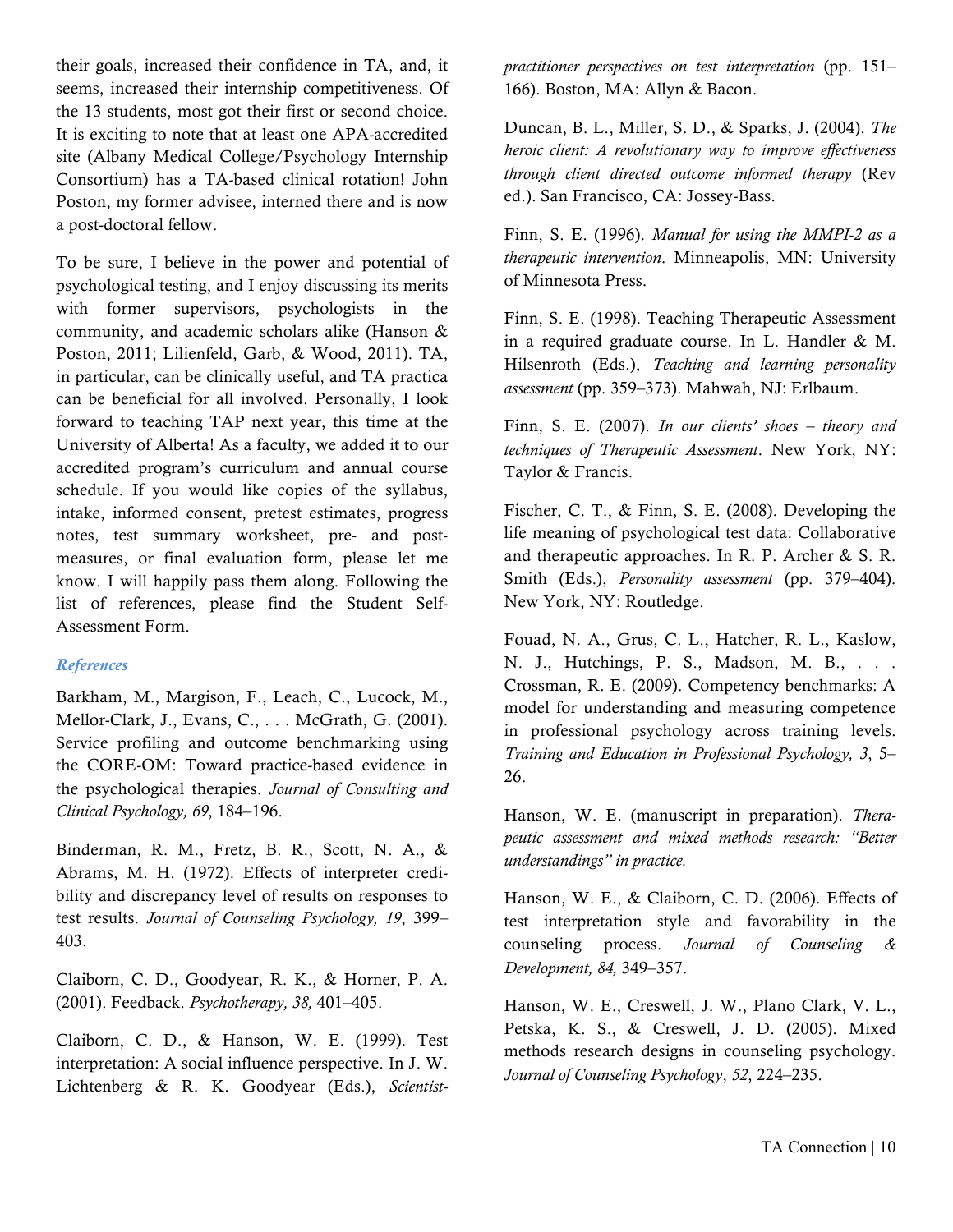Hanson, W. E., Leighton, J. P., Donaldson, S. I., Oakland, T., & Shealy, C. N. (in press). Assessment: From psychological testing and program evaluation to feedback, intervention, and positive worldwide change. In C. N. Shealy & M. Bullock (Eds.), *Going global: How psychology and psychologists can meet a world in need*. Washington, DC: APA Books.

Hanson, W. E., & Poston, J. M. (2011). Building confidence in psychological assessment as a therapeutic intervention: An empirically based reply to Lilienfeld, Garb, and Wood (2011). *Psychological Assessment, 23*, 1056–1062.

Holm-Denoma, J. M., Gordon, K. H., Donohue, K. F., Waesche, M. C., Castro, Y., Brown, J. S., . . . Joiner, T. E. (2008). Patients' affective reactions to receiving diagnostic feedback. *Journal of Social and Clinical Psychology, 27*, 555–575.

Lafferty, P., Beutler, L. E., & Crago, M. (1989). Differences between more and less effective psychotherapists: A study of select therapist variables. *Journal of Consulting and Clinical Psychology, 57,* 76–80.

Lambert, M. J. (2010). *Prevention of treatment failure: The use of measuring, monitoring, and feedback in clinical practice*. Washington, DC: APA Books.

Levak, R. W., Siegel, L., & Nichols, D. S. (2011). *Therapeutic feedback with the MMPI-2: A positive psychology approach*. New York, NY: Routledge.

Lilienfeld, S. O., Garb, H. N., & Wood, J. M. (2011). Unresolved questions concerning the effectiveness of psychological assessment as therapeutic intervention: Comment on Poston and Hanson (2010). *Psychological Assessment, 23,* 1047–1055.

Lillie, R. (2007). Getting clients to hear: Applying principles and techniques of Kiesler's Interpersonal Communication Therapy to assessment feedback. *Psychology and Psychotherapy: Theory, Research, and Practice, 80*, 151–163.

Martin, H. (2013). Teaching Therapeutic Assessment. *The TA Connection, 1(1),* 7–12.

McGuire, W. J. (1985). Attitudes and attitude change. In G. Lindzey & E. Aronson (Eds.),

*Handbook of social psychology* (3rd ed., pp 233–346). New York, NY: Random House.

Merker, B. M., Hanson, W. E., & Poston, J. M. (2010). National survey of psychologists' training and practice in breaking 'bad news": A mixed methods study of the MUM Effect. *Journal of Clinical Psychology in Medical Settings, 17*, 211–219.

Peltier, A. M., & Hanson, W. E. (2010, April). *Psychology student reactions to MMPI-2 profiles that vary in feedback favorability.* Poster session presented at the annual Great Lakes Regional Counseling Psychology Conference, Akron, OH.

Poston, J. M., & Hanson, W. E. (2010). Metaanalysis of psychological assessment as a therapeutic intervention. *Psychological Assessment, 22*, 203–212.

Schafer, R. (1954). Interpersonal dynamics in the test situation. In R. Schafer (Ed.), *Psychoanalytic interpretation in Rorschach testing: Theory and application*  (pp. 6–73). New York, NY: Grune & Stratton.

Smith, J. D., & Finn, S. E. (in press). Therapeutic presentation of multimethod assessment results: An empirically supported framework and case example. In C. J. Hopwood & R. F. Bornstein (Eds.), *Multimethod clinical assessment of personality and psychopathology*. New York, NY: Guildford.

Spielberger, C. D., & Reheiser, E. C. (2009). Assessment of emotions: Anxiety, anger, depression, and curiosity. *Applied Psychology: Health and Well-Being, 1*, 271–302.

Worthington, E. L., McCullough, M. E., Shortz, J. L., Mindes, E. J., Sandage, S. J., & Chartrand, J. M. (1995). Can couples assessment and feedback improve relationships? Assessment as a brief relationship enrichment procedure. *Journal of Counseling Psychology, 42,* 466–475.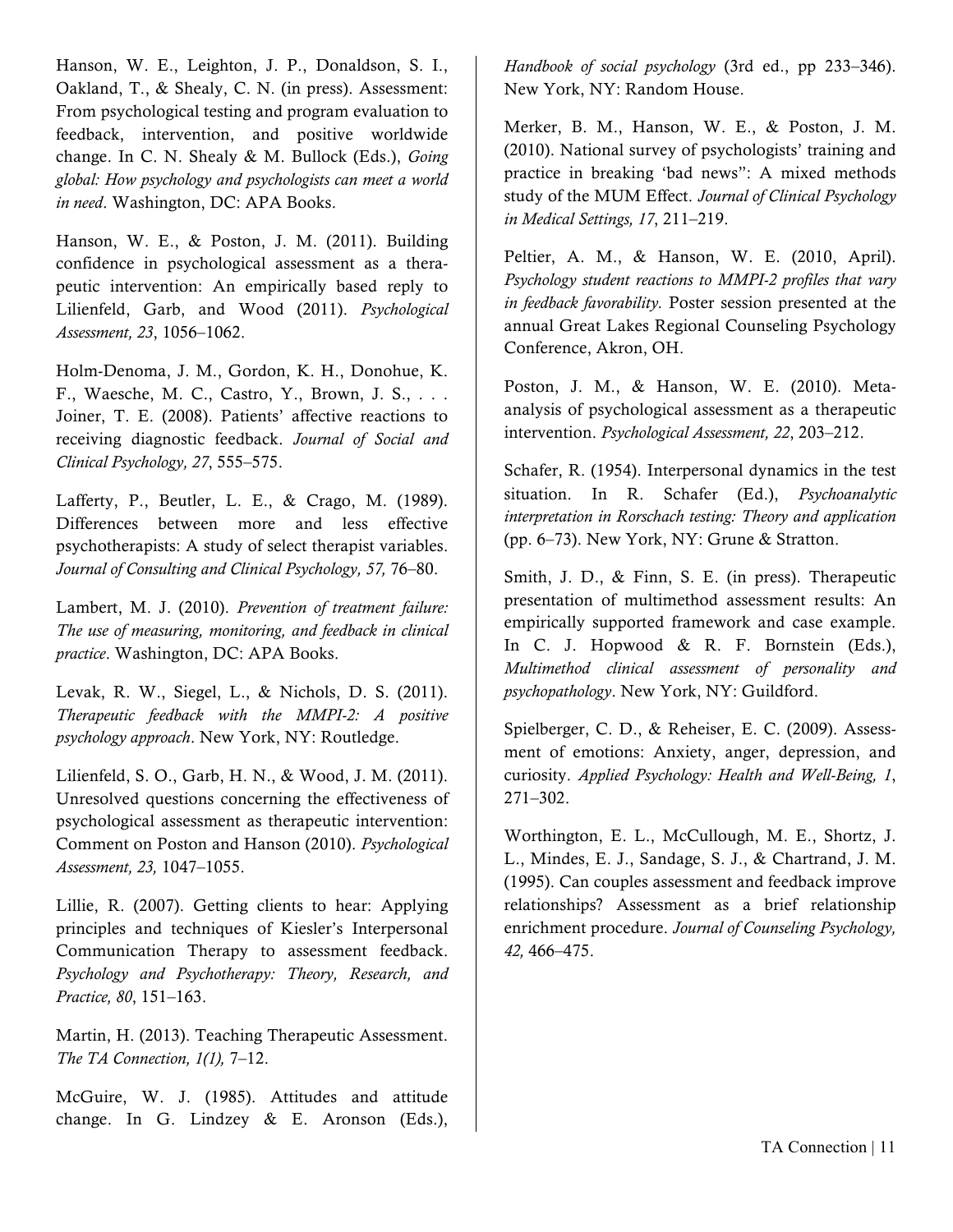

*Author* William E. Hanson, Ph.D., is an associate professor at the University of Alberta. He teaches in the accredited Counseling Psychology Program, Department of Educational Psychology. At heart, he is keenly interested in "what works," assessment- and therapy-wise, and "why." Currently, in addition to assessment-based feedback studies, he is working on an edited book: *The Deliberate Therapist: Using Process-Outcome Feedback to Enhance Treatment*.

> Please email questions or comments about this column to Bill Hanson at whanson@ualberta.ca

### Student Self-Assessment Form

### Therapeutic Assessment Practicum

What did you learn about "Therapeutic Assessment?"

What did you learn about yourself?

What were your personal & professional goals/individualized questions for the course?

Personal:

Professional:

To what extent did you meet them?

1 2 3 4 5 6 7 8 9 10

To a To a

Little extent Great Extent

What, in your opinion, were the most *interesting* and *compelling* aspects of the course?

As far as therapeutic assessment goes, what are your strengths and weaknesses?

Strengths:

Weaknesses: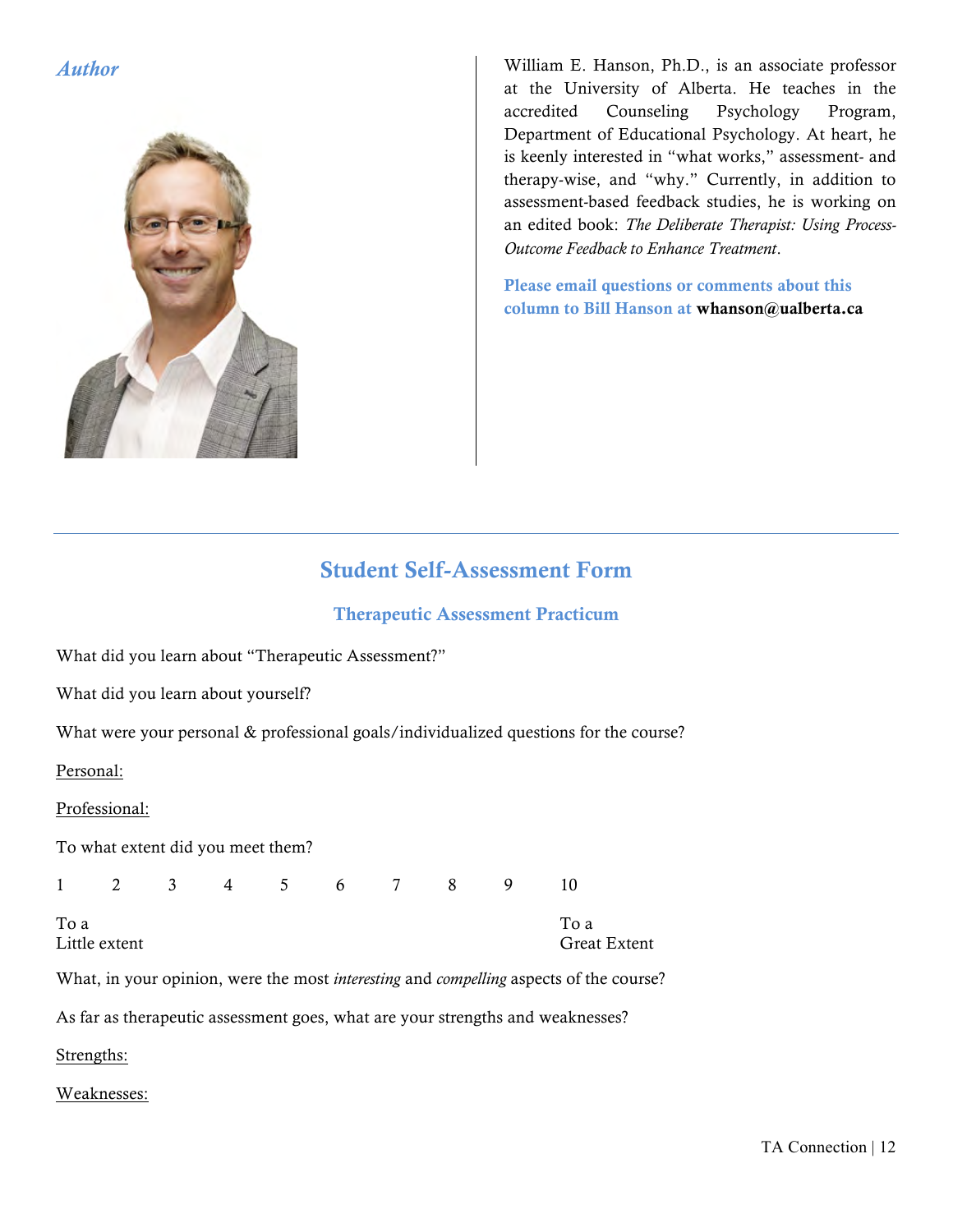How confident are you, right now, in your ability to assess a client therapeutically, following the principles/techniques of Finn's model?

1 2 3 4 5 6 7 8 9 10 Not Very Very

What's the easiest aspect of Finn's model? Hardest/most challenging?

If you were to conduct research in this area, what would you study? What (seemingly) are the most important client variables to consider? Therapist variables? Therapist-client interactional variables? Other variables?

Plot your Outcome Data – by client (and measure [AQ *New Self-Awareness* and *Total* scores and *Helpfulness* and *Satisfaction* ratings] – on a separate page.

## Billing Health Insurance for Therapeutic Assessments

### *By Raja M. David, PsyD Minnesota School of Professional Psychology at Argosy University*

I suspect the two thoughts that ran through my mind when I attended the Therapeutic Assessment Immersion Training were common experiences: "This approach looks very promising!" and, "How am I going to get paid for this?" Fortunately, my excitement about the model won out, and I returned home and began sharing with colleagues about TA and finding potential clients. To date, I have performed about 10 TAs, and all have included billing health insurance. In this article, I describe how I approach billing managed care for TAs and provide an example of such a case.

Although I hope this article will help psychologists understand how to bill insurance for TAs,

given the complexities of working with insurance companies, a few caveats are offered. Foremost, you are strongly encouraged to review the policy and procedures manuals for the insurance companies you work with to get a "lay of the land" when it comes to billing for psychological testing. Second, I have a small private practice in St. Paul, Minnesota, and largely provide therapy and forensic evaluations. During the past couple of years I have completed about four TAs a year. I primarily work with adolescents and young adults, and all my TAs have followed the adolescent and adult models; I have not done a TA following the child or couple model. Third, insurance plans vary greatly within states and even more so across states, so some of what may be covered and easily billable in Minnesota may not be

elsewhere. A few of the largest insurance companies in Minnesota adopted the test administration and interpretation times outlined in the Camara, Nathan, and Puente (2000) article, and I have used those guidelines when billing for any testing I do. Last, as I think about the different types of clinical activities I perform and what I get paid for them, there is quite a variety in the reimbursement rate I receive and in my level of interest and satisfaction in the job tasks. Although it would be great to be paid the most for the work that is most difficult or enjoyable, and is most beneficial to our clients, that is not always the case, and I am okay with that.

### *Basic Steps Taken When Billing Insurance*

Before I saw my first TA client, I read about dealing with managed care (Finn, 2007; Finn & Martin,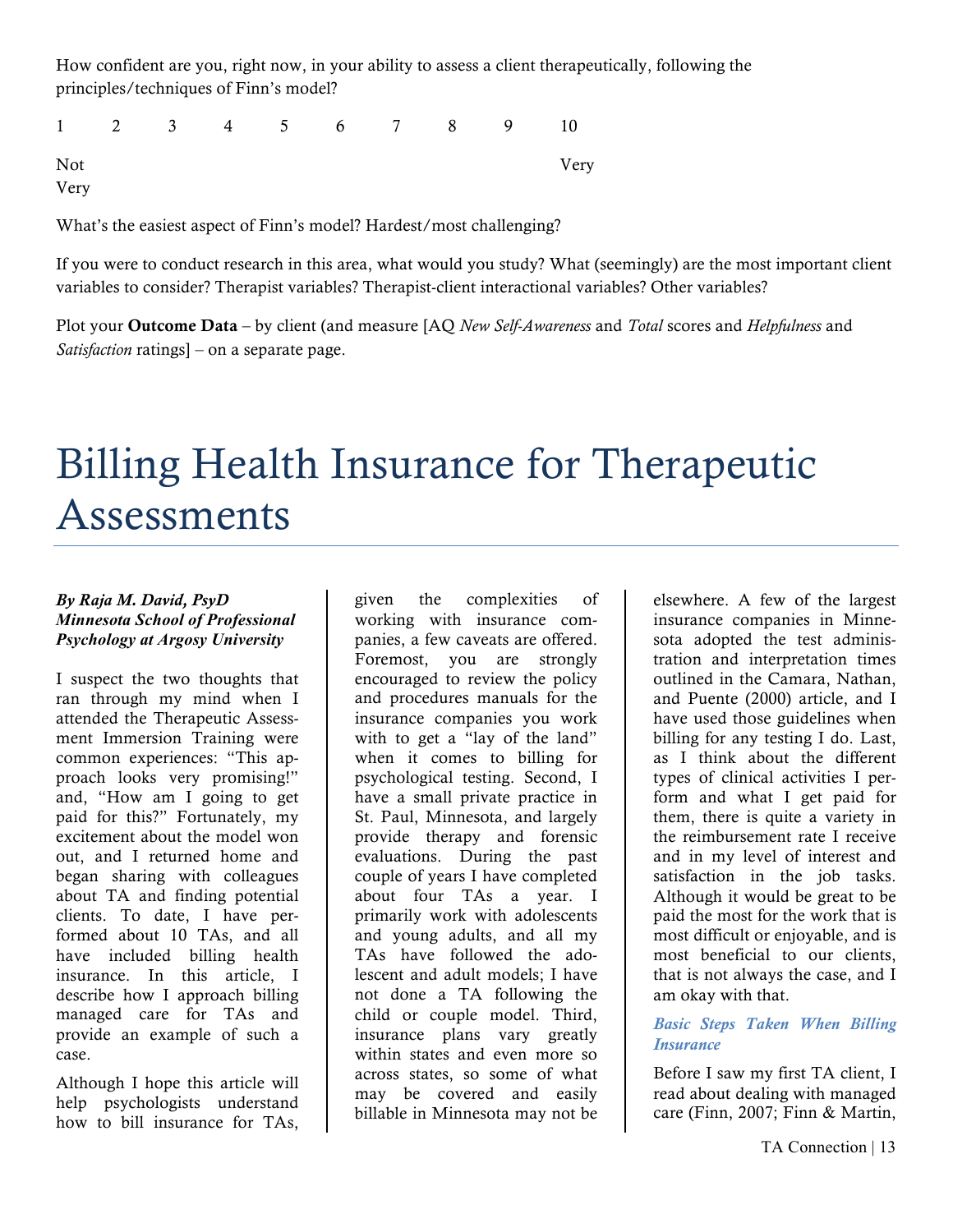1997) and consulted with two colleagues who review testing authorizations for an insurance company. They helped me think about the biomedical perspective insurance companies use when reviewing psychological work and how to use terms that are part of that philosophy. Those seeking to enhance their ability to do this may wish to consider reading texts such as Maruish (2002). Generally speaking, services are authorized based on medical necessity, and when it comes to testing, that means there is a need for additional, objective data that will assist with diagnostic clarification and treatment planning. After these conversations, I also crafted a

letter with research citations to use in the case of a needed authorization. This letter contained space for me to talk about the client and their difficulties, but I also referenced some of the major studies that demonstrated the therapeutic impact of TAs, because I wanted it to be clear that testing could be valuable to a client for reasons other than clarifying diagnoses and determining treatment.

When I have referrals for a TA, I take a few steps at the onset in order to be transparent with clients and hopefully set the stage for a successful experience, both clinically and with regard to insurance. During the initial telephone conversation, I inquire about their health plan and provide information about what the process might be like, given their insurance. For example, I let clients know if an authorization will be required for testing units and how that might lead to delays in the process. In addi-

tion, I let them know what types of testing are commonly covered (e.g., personality measures) and not covered (e.g., achievement testing). I also ask about any past evaluations, because some insurance companies will not pay if testing has been completed recently. This discussion continues during the first session, and I let clients know how many units are likely to be billed, so those with copays or partial payments can estimate what their costs might be. If past testing has been completed, I always try to obtain a copy and review the report, as I would do for any evaluation.

After the initial session, during which assessment questions are

*Because TA is "ahead of the curve" in integrating testing and therapy, it is necessary for a TA treatment plan to describe how the combination of services will benefit the client.*

> established, I create a treatment plan. The plan typically lists the client's basic difficulties as the problems (e.g., anxiety). The goal often is alleviation of symptoms (e.g., "Client's anxiety will decrease, as indicated by…") and the TA is listed as the intervention. This appears to be a prudent step in that insurance companies require treatment plans for therapy—which TAs clearly are. This also illustrates the artificial distinction that most insurance companies and many psychologists make between testing and therapy. Because TA

is "ahead of the curve" in integrating testing and therapy, it is necessary for a TA treatment plan to describe how the combination of services will benefit the client. In other words, the challenge is to document how a TA fits with the medical necessity criteria for both testing and therapy.

Similar to what others have described (Finn, 2007), I bill a mix of testing units (96101) and therapy units (90834/37) during the TA. As elaborated below, the therapy units typically are used for extended inquiries (EI) after testing, the assessment intervention (AI) session, and the discussion session. I complete progress notes for all therapy

> sessions, with the therapeutic aspects of the EI, AI, and discussion sessions clearly identified. For example, "After completion of the TAT, the client and I explored responses that seemed relevant to her relationship difficulties. The client identified a tendency for characters to act passively in her stories and I helped the client recognize how this mirrored her own tendencies. We con-

nected this back to social anxiety, and I helped the client see how developing assertiveness skills could improve her relationships."

### *Example*

This is the case of a young woman who presented with mood and relationship difficulties. From the onset, I knew her insurance company would require an authorization, and I informed her about this requirement upfront. During our first meeting we established questions to be addressed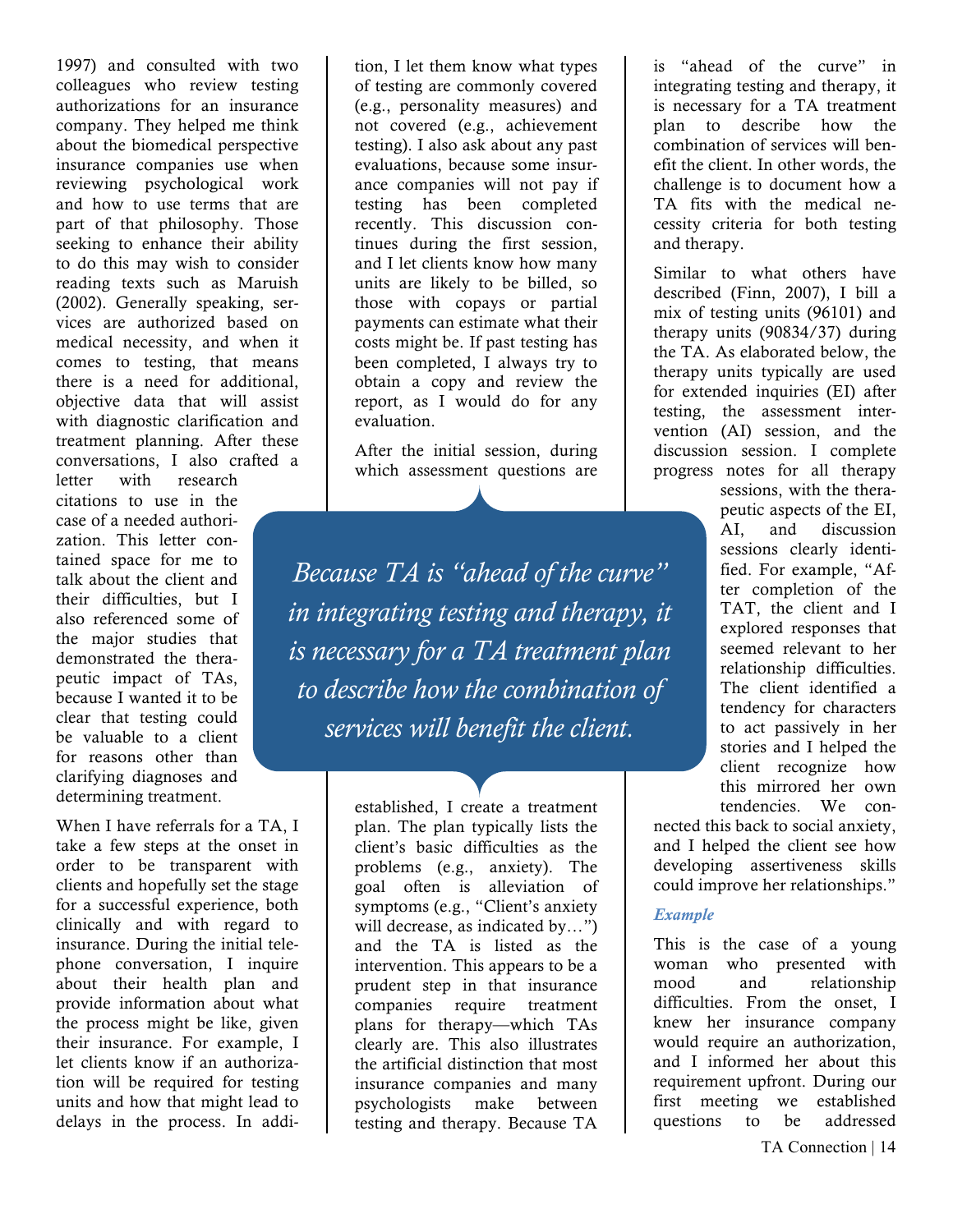### *Table 1*

Summary of Services and Billing Rates for TA

| <b>Service</b>               | Time                | <b>CPT</b> | Reimbursement <sup>1</sup> |
|------------------------------|---------------------|------------|----------------------------|
| Initial interview            | 60 mins             | 90791      | \$145.00                   |
| Early Memory Procedure (EMP) | 60 mins             | 96101      | \$86.00                    |
| EI on EMP                    | 45 mins             | 90834      | \$89.00                    |
| MMPI-2                       | 60 mins             | 96101      | \$86.00                    |
| EI on MMPI-2                 | 45 mins             | 90834      | \$89.00                    |
| <b>TAT</b>                   | 60 mins             | 96101      | \$86.00                    |
| EI on TAT                    | 45 mins             | 90834      | \$89.00                    |
| Rorschach                    | 120 mins            | 96101*2    | \$172.00                   |
| EI on Rorschach              | 45 mins             | 90834      | \$89.00                    |
| Assessment intervention      | 60 mins             | 90837      | \$117.00                   |
| Discussion sessions          | 120 mins            | 90837      | \$234.00                   |
|                              | (2 separate days)   |            |                            |
| Report writing               | 60 mins             | 96101      | 86.00                      |
| Total                        | 780 mins (13 hours) |            | \$1368.00                  |

*Note.* EI = Extended inquiry. <sup>1</sup>This rate was determined by identifying the median rate of reimbursement I receive for these services. The median appeared to be a more useful number due to a large standard of deviation. Codes: 90791, Psychiatric Diagnostic Evaluation; 96101, Psychological Testing; 90834, Individual Therapy–45 minutes; and 90837, Individual Therapy–60 minutes.

through the TA, and this session was billed as diagnostic interviewing (97901). This client's questions were narrow in focus, so I requested only six units of testing (one unit each for the Early Memory Procedures, MMPI-2, TAT, and report writing, and two for the Rorschach). I completed the insurance company's authorization form and submitted it with the aforementioned letter. In hindsight, this letter may have been too lengthy. However, I wanted to make sure I received an authorization, and I also saw this as an opportunity to educate the

reviewers about this approach. In addition, I had some concern about getting approval, because none of the client's questions was about diagnostic clarification. Regardless, I received authorization and proceeded to conduct the TA.

During the course of seven weeks, I completed the different parts of the TA with the client. This TA occurred prior to the 2013 change in CPT codes, but Table 1 shows how this TA would have been billed with the current codes. The client completed the Early Memory Procedures (EMP) at home and

brought it back the next session. I conducted an EI on the EMP and billed one unit of therapy. After that session, the client completed the MMPI-2 on her own in an adjacent office. The client returned the following week; I conducted more interviewing, and we completed the EI on her MMPI-2 responses, which was billed as therapy. The next week the client returned, and I booked two hours for this appointment. We initially completed the TAT, then an EI was conducted on her responses (one unit of testing and one unit of therapy). The following week she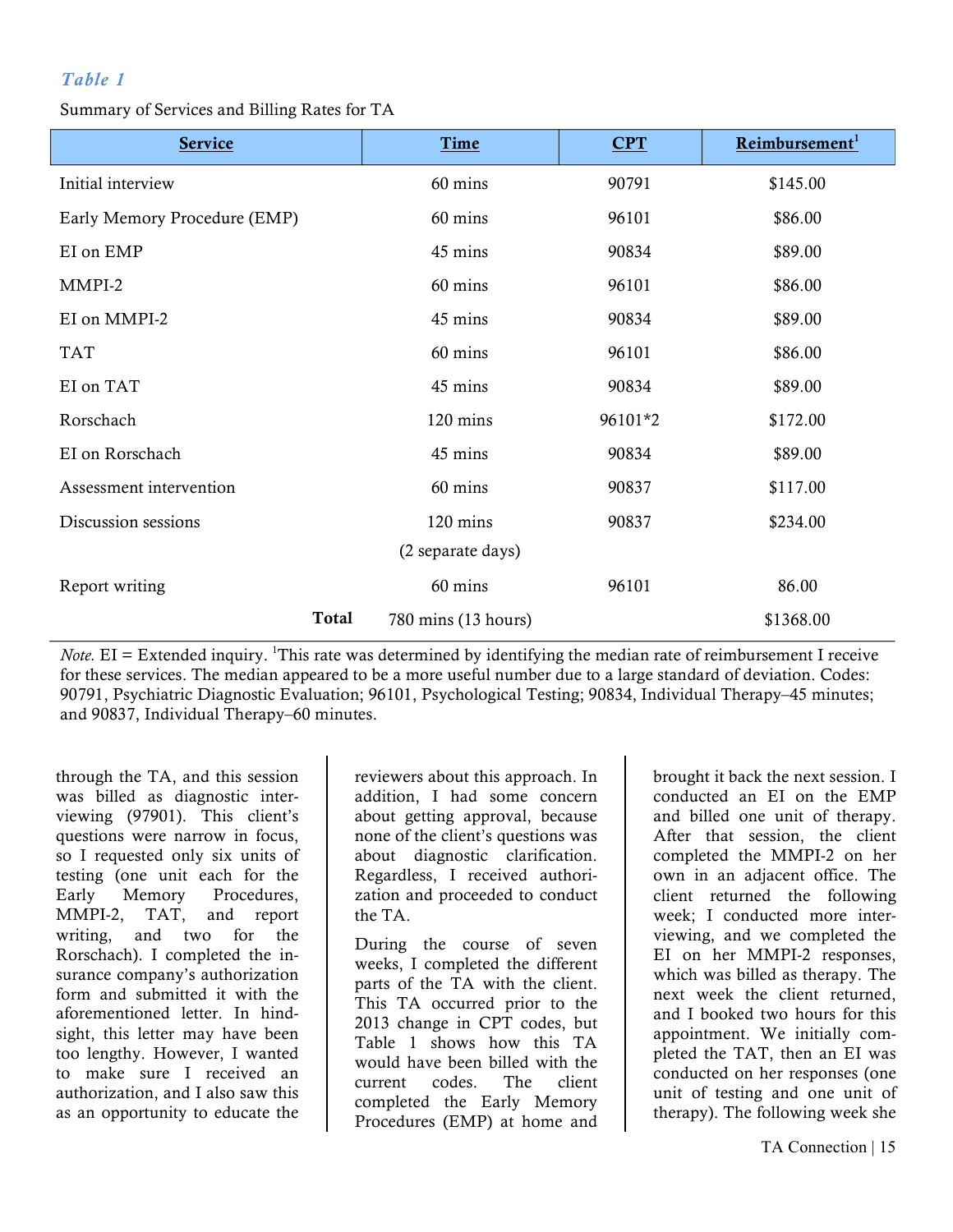returned to complete the Rorschach, and I followed the same protocol. Next the client returned for what was billed as a therapy session, and the AI was conducted. Last, the discussion session occurred during the course of two meetings, each of which was billed as therapy.

About two weeks into this TA, I received a letter from the insurance company requesting that I submit a copy of the psychological testing results prior to payment. I had not expected this, and it was unclear to me if my different approach prompted this request or if this was random sampling. I completed the TA with the client and wrote a personal letter that follows the model (i.e., informal language, the client's questions are answered directly, no diagnoses are listed, and test results are in an appendix). I contemplated whether this would be sufficient, given how different a TA letter is from a standard psychological report. However, I submitted it, thinking this would be another opportunity to educate reviewers about the model. Insurance paid with no questions asked.

A comparison of this example with a traditional evaluation and pure individual therapy further shed light on the reimbursement rate. If this had been a traditional evaluation, the units billed for testing and report writing would be the same. I would have likely completed a second day of interviewing and billed an additional 90791 code if that were allowed, and additional report writing would have taken two hours. Thus, I would have billed \$806.00 for 10 hours of work, equaling \$80.60 an hour.

In addition to what is outlined above, this TA took longer because deeply exploring the test

data to prepare for the AI and writing the letter were more time consuming. I suspect that process added an additional five hours of time to what is listed in Table 1. Thus, all my time for this TA (13 hours outlined in Table 1 plus an additional five hours) amounts to \$76.00 an hour. Although this number is not too dissimilar from the hourly rate described above, it is also recognized that I could have completed the interview and simply begun individual therapy with this client, which would have led to a better rate of pay. More specifically, one unit of 90791 plus 10 units of 90834 equals \$1035.00, or \$94.00 an hour, adding an additional hour for writing up the initial assessment. However, given I now write TA letters more quickly than what is described in the example, my hourly pay on my most recent TAs is at least equivalent to traditional psychological evaluations and approaches the amount paid for therapy, given the higher rate of reimbursement on 90834/37 versus 96101.

This example illustrates my typical experience conducting TAs and billing insurance. There have been a few other situations that I managed differently. For example, one adolescent TA had a question that required achievement testing to answer, and I knew insurance would not pay for it. I discussed with the client and parents the type of test needed and how this would help answer their question. I also explained why insurance companies do not pay for tests they view as educational. The client and parents believed it was worthwhile to obtain these test results and agreed to pay out of pocket. I have encountered a similar situation in another adolescent-TA in which MMPI-

2s completed by the parents would help answer a question. I consulted with my aforementioned colleagues about this matter, and they suggested that I open a new chart under each parent and bill the testing in their name. However, so far I have found it simpler to discuss with the parents the benefits of the testing and the complexities of billing and privacy matters. To date, all have agreed to pay cash for the noncovered testing.

There have been challenges in implementing the TA model, some of which I have overcome and others that I have not solved. My first few TA letters took a significant amount of time to craft, more so than a typical psychological report. However, I now find that I can write most letters in a timely fashion, and my last few were easier to write than a report, because I had a much better understanding of the client after having completed the procedures of a TA. The 2013 change in CPT codes was unfortunate because of the loss of the 90808 code (outpatient psychotherapy 75–80 minutes). The steps in the model that take the most time are the AI and discussion sessions, and I used the 90808 code for some of those sessions. Doing the AI in two separate sessions would not work in most situations, but I have conducted discussion sessions across multiple appointments. However, I also have participated in some discussion sessions in which it was in the client's best interest to be finished in two consecutive hours, which is what I did. I did not bill for that second hour, but the clinical value of conducting these sessions in that time period outweighed the financial loss.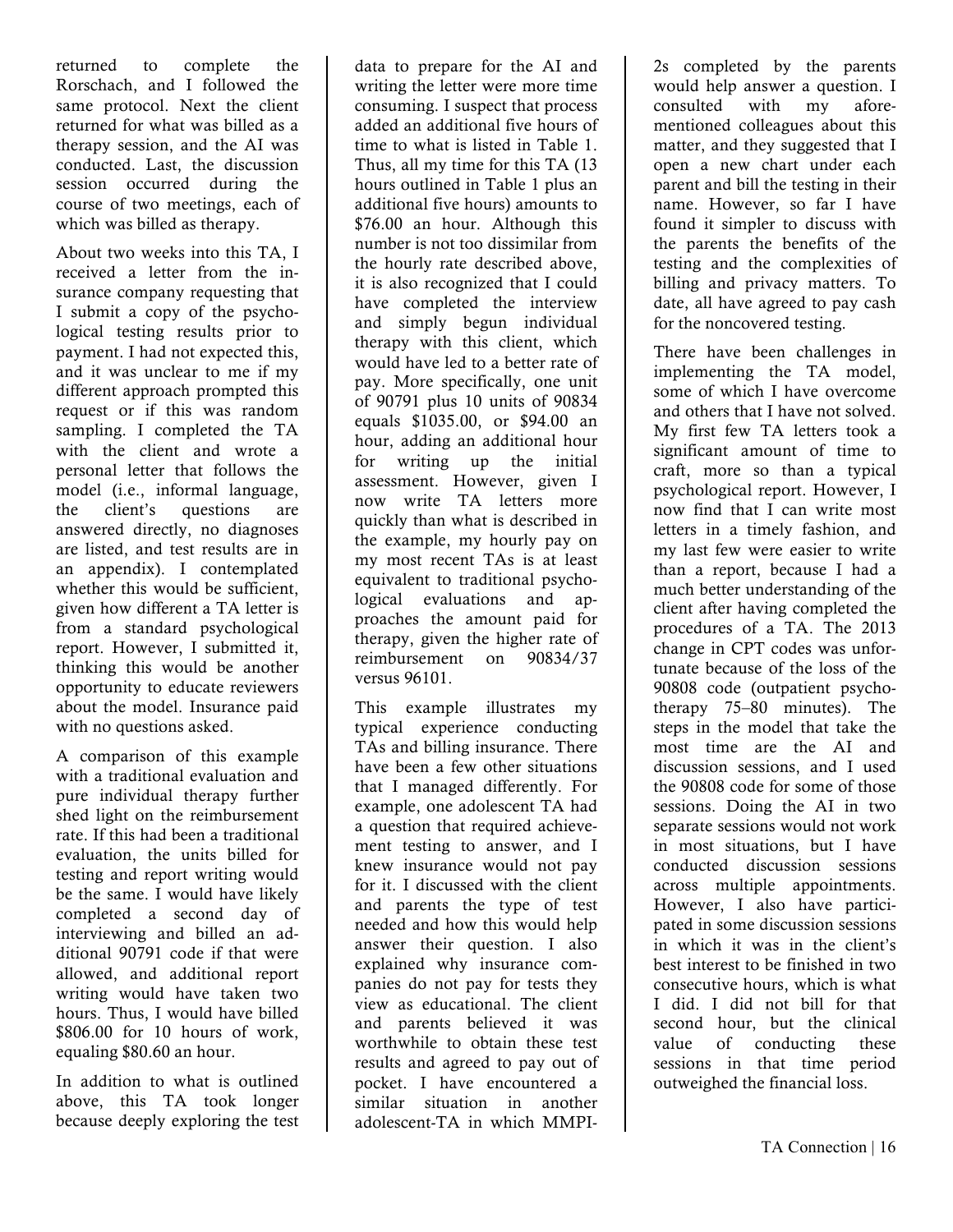Last, use of a therapy code for the discussion sessions may be of some concern to professionals, given there is a CPT code for providing feedback (90887). However, I think the biomedical perspective helps us see how different discussion sessions are from standard feedback. If you get an x-ray on an injured leg and receive feedback that your leg is broken, this information does not lead to healing. In contrast, the individualized, collaborative nature of the discussion session has been proven to lead to change (Poston & Hanson, 2010). In my example, during the discussion sessions my client gained insight into those situations that are difficult for her, and she began to see how some of her relationship tendencies were connected to experiences with her family of origin. Realizing this, we identified new ways of healing the wounds from her past and practiced new ways of responding in those interpersonal situations that were most difficult for her. I would posit that this is therapy.

In summary, I hope this article sheds some light on how you might apply TAs in settings where insurance is billed. Aspects of how the mental health system works can make TAs a challenge to adopt. The billing issues described are some of those challenges. Creating a schedule that allows for flexibility in time spent with clients is another challenge. However, given the benefits TAs provide to our clients, I believe we need to educate other professionals and stakeholders about the model, and think about adapting our systems to meet the model rather than changing the model to conform to our systems.

### *References*

Camara, W. J., Nathan, J. S., & Puente, A. E. (2000). Psychological test usage: Implications in professional psychology. *Professional Psychology: Research and Practice, 31*(2), 141–154.

Finn, S. E. (2007). *In our clients' shoes: Theory and techniques of Therapeutic Assessment.* New York, NY: Taylor & Francis Group, LLC.

Finn, S. E., & Martin, H. (1997). Therapeutic Assessment with the MMPI-2 in Managed Health Care. In J. N. Butcher (Ed.), *Personality assessment in managed health care.* New York, NY: Oxford University Press, Inc.

Maruish, M. E. (2002). *Psychological testing in the age of managed behavioral health care.* Mahwah, NJ: Lawrence Erlbaum Associates, Inc.

Poston, J. M., & Hanson, W. E. (2010). Meta-analysis of psychological assessment as a therapeutic intervention. *Psychological Assessment, 22,* 203–212.

### *Author*



Raja M. David, PsyD, is a licensed psychologist in Minnesota. He specializes in conducting therapy and psychological evaluations with children and adolescents. He currently is the director of training at the Minnesota School of Professional Psychology at Argosy University. In addition to mentoring students, Dr. David also teaches graduate coursework, including an elective titled Therapeutic Assessment.

*Please email questions or comments about this column to Raja David at drrajadavid@gmail.com*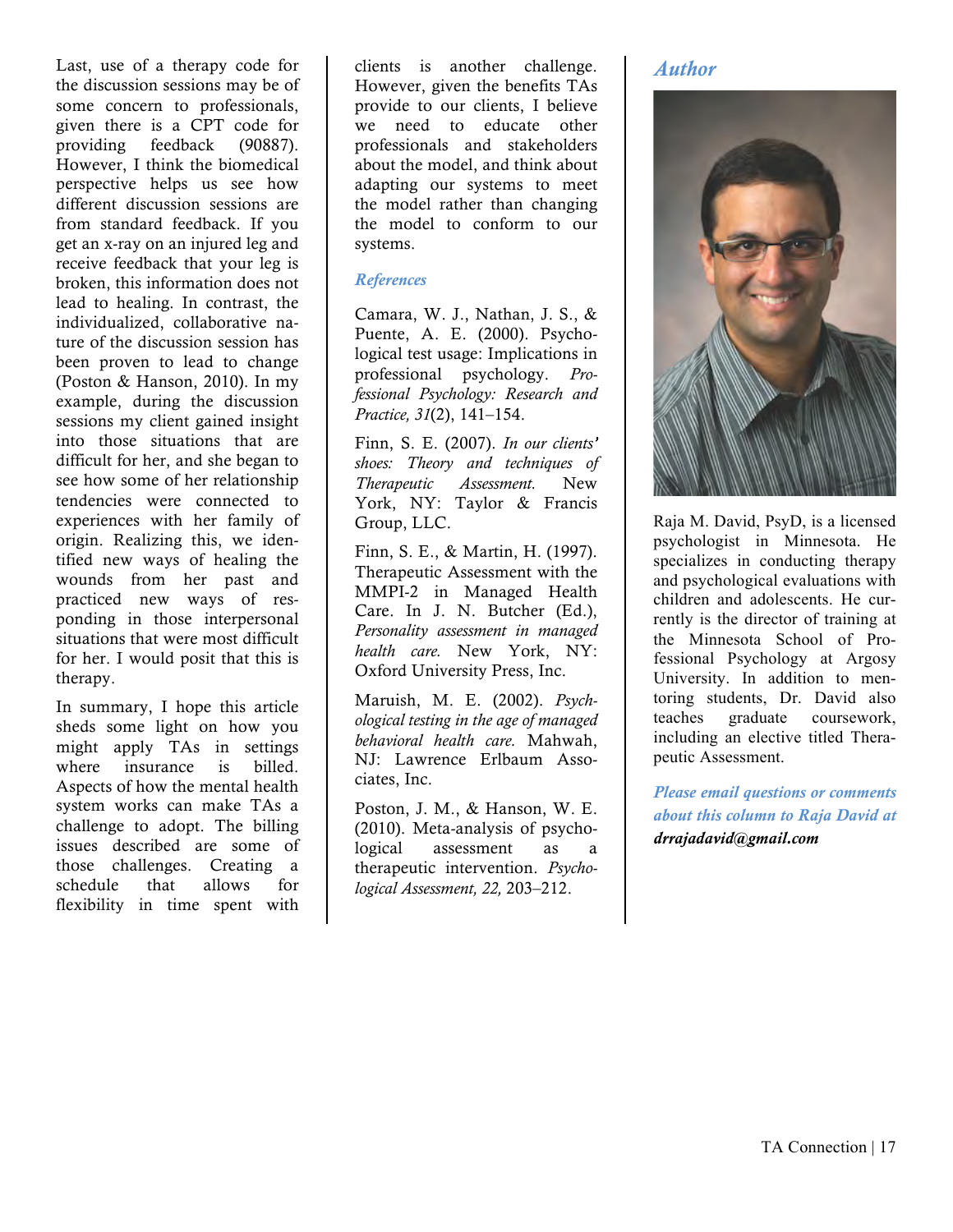## Therapeutic Assessment Workshops and Presentations at SPA 201



Symposium at SPA entitled, "*Therapeutic Assessment Around the World*" conducted by (left to right) Stephen Finn (USA), Filippo Aschieri (Italy), Hilde de Saeger (The Netherlands), Lena Lillieroth (Sweden), and Lionel Chudzik (France).

Presenters (back, from left) Diane Engelman, J.B. Allyn, Deborah Tharinger, and Marita Frackowiak (seated) of the workshop, "*Making Meaning from Assessment Findings: Writing Therapeutic Stories for Children, Adolescents, and Adults*" at the SPA meeting in San Diego.

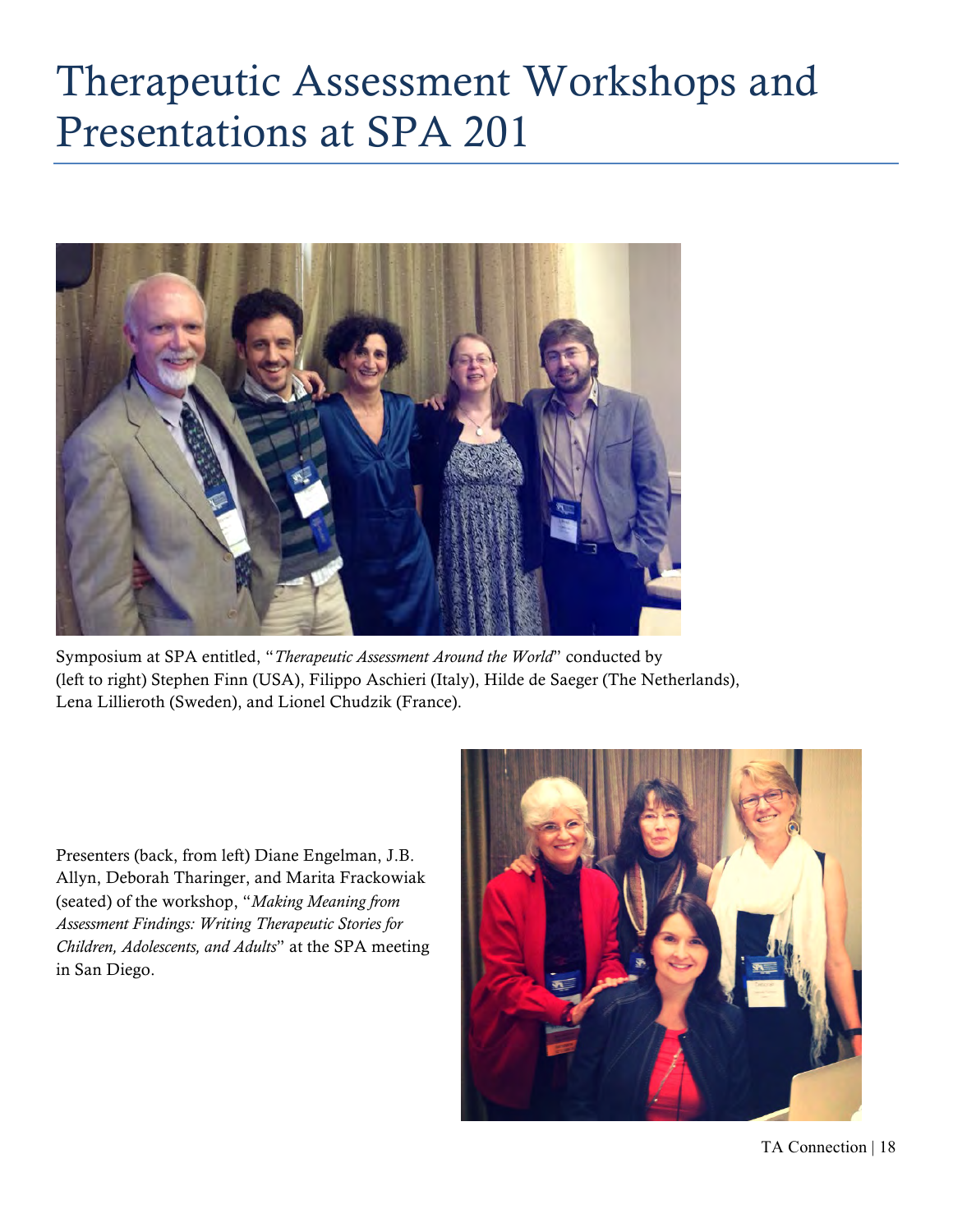

The presenters of a symposium at SPA in 2013 entitled "*The Alchemy of Collaborative/Therapeutic Assessment: Integrating Science and Art*": (back row, from left) Diane Engelman, Caroline Purvis, Phil Erdberg, J.D. Smith, Deborah Tharinger; (front row) Filippo Aschieri, J.B. Allyn, Constance Fischer.



Filippo Aschieri and J.D. Smith accepting the Martin Mayman Award from Greg Meyer, outgoing editor of the *Journal of Personality Assessment* for their article, "The Effectiveness of an Adult Therapeutic Assessment: A Single-Case Time-Series Experiment."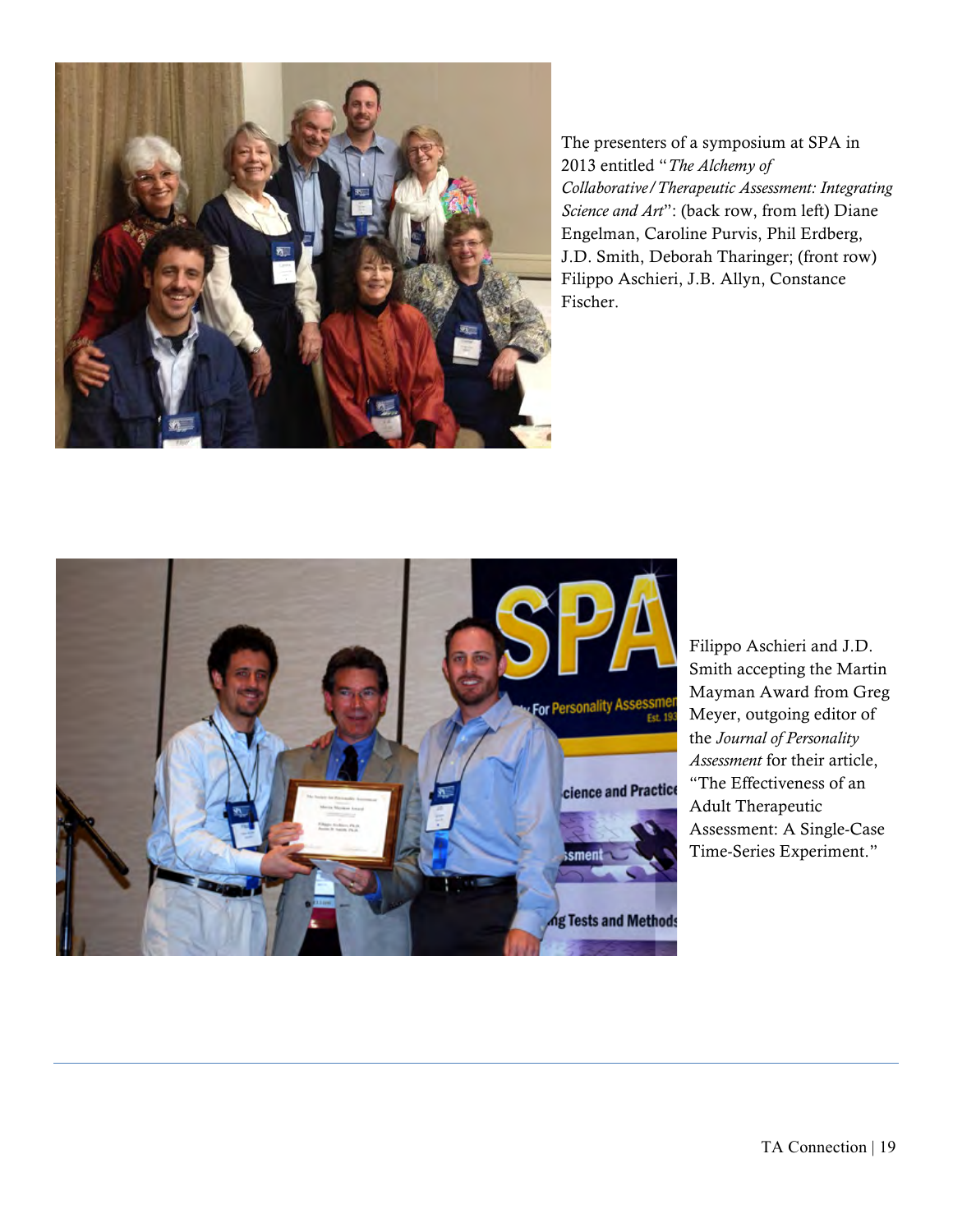## Recent Publications in Therapeutic/Collaborative Assessment

- Chudzik, L., & Aschieri, F. (in press). Clinical relationships with forensic clients: A three-dimensional model. *Aggression and Violent Behavior*. Available online ahead of print.
- de Saeger, H., Kamphuis, J. H., Finn, S. E., Verhuel, R., Smith, J. D., van Busschbach, J. J. V., Feenstra, D., & Horn, E. (in press). Therapeutic Assessment promotes treatment readiness but does not effect symptom change in patients with personality disorders: Findings from a randomized controlled trial. *Psychological Assessment*.
- Fantini, F., Aschieri, F., & Bertrando, P. (2013). "Is our daughter crazy or bad?" A case study of Therapeutic Assessment with children. *Contemporary Family Therapy*, 35, 731–744.
- Finn, S. E., & Martin, H. (2013). Therapeutic Assessment: Using psychological testing as brief therapy. In K. F. Geisinger, B. A. Bracken, J. F. Carlson, J. I. C. Hansen, N. R. Kuncel, S. P. Reise, & M. C. Rodriguez (Eds.), *APA handbook of testing and assessment in psychology, Vol. 2: Testing and assessment in clinical and counseling psychology* (pp. 453–465). Washington, DC, US: American Psychological Association.
- Miller, L. R., Cano, A., & Wurm, L. H. (in press). A motivational therapeutic assessment improves pain, mood, and relationship satisfaction in couples with chronic pain. *The Journal of Pain*.
- Smith, J. D. (2013). Book review: Finn, S. E., Fischer, C. T., & Handler, L. (Eds.). (2012). Collaborative/ Therapeutic Assessment: A casebook and guide. Hoboken, NJ. John Wiley & Sons, Inc. *Journal of Personality Assessment, 95*(2), 234–235.
- Smith, J. D., Erard, R. E, & Handler, L. (2013). An updated statement for the Clinical Case Applications Section: Suggestions for clinical and empirical case reports. *Journal of Personality Assessment, 95*(5), 437– 443.
- Smith, J. D., & Finn, S. E. (in press). Therapeutic presentation of multimethod assessment results: Empirically supported guiding framework and case example. In C. J. Hopwood  $\&R$ , F. Bornstein (Eds.), *Multimethod clinical assessment of personality and psychopathology*. New York, NY: Guilford Press.
- Tarocchi, A., Aschieri, F., Fantini, F., & Smith, J. D. (2013). Therapeutic Assessment of complex trauma: A single-case time–series study. *Clinical Case Studies, 12*(3), 228–245.
- Tharinger, Deborah J., Gentry, L. B., & Finn, S. E. (in press). Therapeutic Assessment with adolescents and their parents: A comprehensive model. In C. R. Reynolds (Ed.), *Oxford Press handbook of psychological assessment of children and adolescents*. New York, NY: University Press.